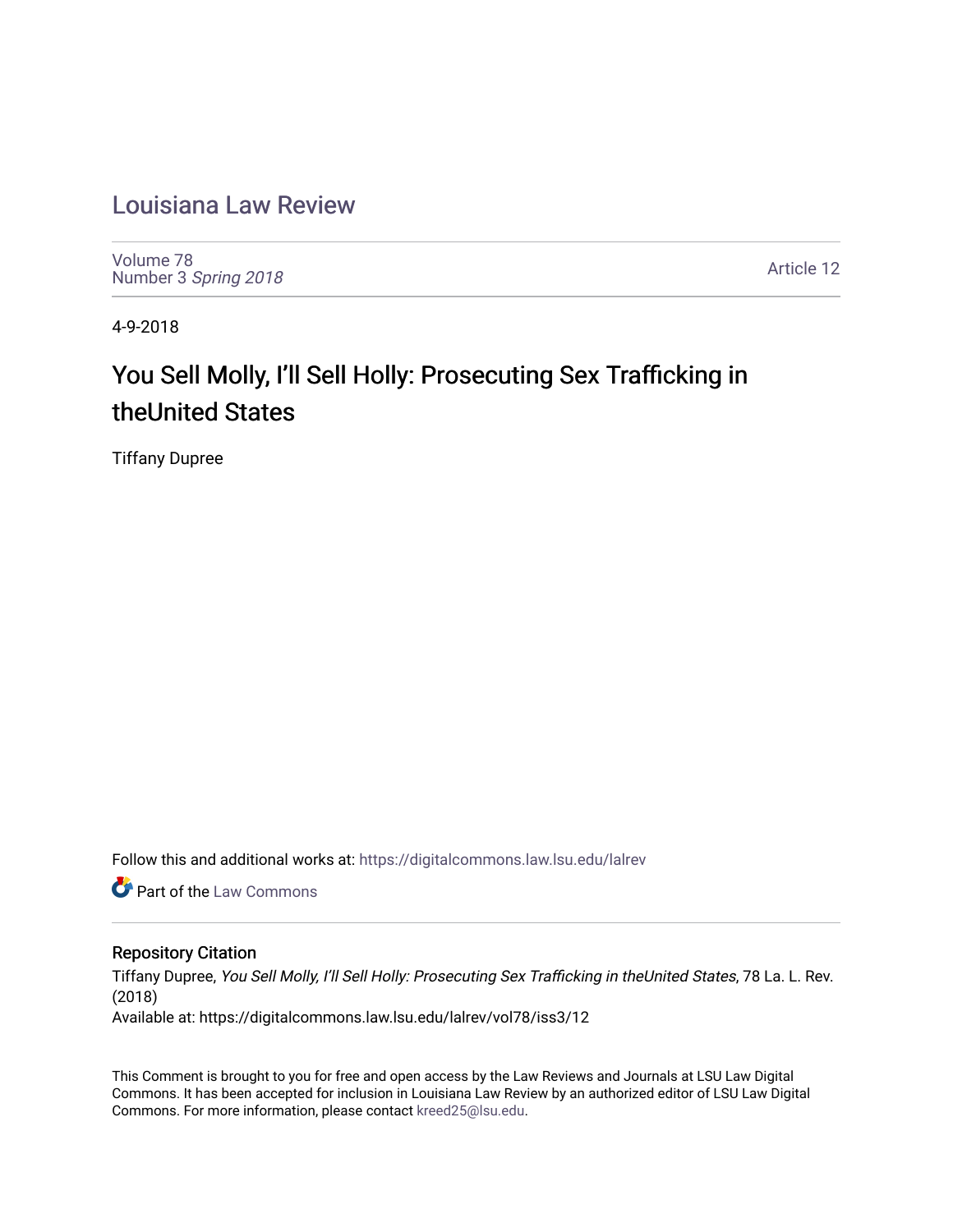# **You Sell Molly, I'll Sell Holly: Prosecuting Sex Trafficking in the United States**

# TABLE OF CONTENTS

| $\mathbf{I}$ . | Twenty-First Century Slavery in the United States 1029 |
|----------------|--------------------------------------------------------|
|                |                                                        |
|                |                                                        |
| II.            |                                                        |
|                |                                                        |
|                | B.                                                     |
|                |                                                        |
|                |                                                        |
|                | 2. Challenges Faced by Prosecutors and                 |
|                |                                                        |
| III.           | Rethinking How to Stop Tim from Selling Holly  1045    |
|                |                                                        |
|                | A Uniform Attack Plan Amongst States 1050<br>B.        |
|                | C.                                                     |
|                |                                                        |
|                | 2.                                                     |
|                | 3.                                                     |
|                | Implementing Forfeiture by Wrongdoing  1055<br>4.      |
|                | 5.                                                     |
|                |                                                        |

# **INTRODUCTION**

Worried her parents would be disappointed in her for getting a bad grade in school, 15-year-old Holly ran away from her home in Auburn, Washington. <sup>1</sup> She then met Tim, a 32-year-old male who agreed to give

Copyright 2018, by TIFFANY DUPREE.

<sup>1.</sup> Gloria Riviera et al., *Daughters for Sale: How Young American Girls Are Being Sold Online*, ABCNEWS (May 25, 2016, 9:56 PM), http://abcnews.go.com/US /daughters-sale-young-american-girls-sold-online/story?id=39350838 [https://perma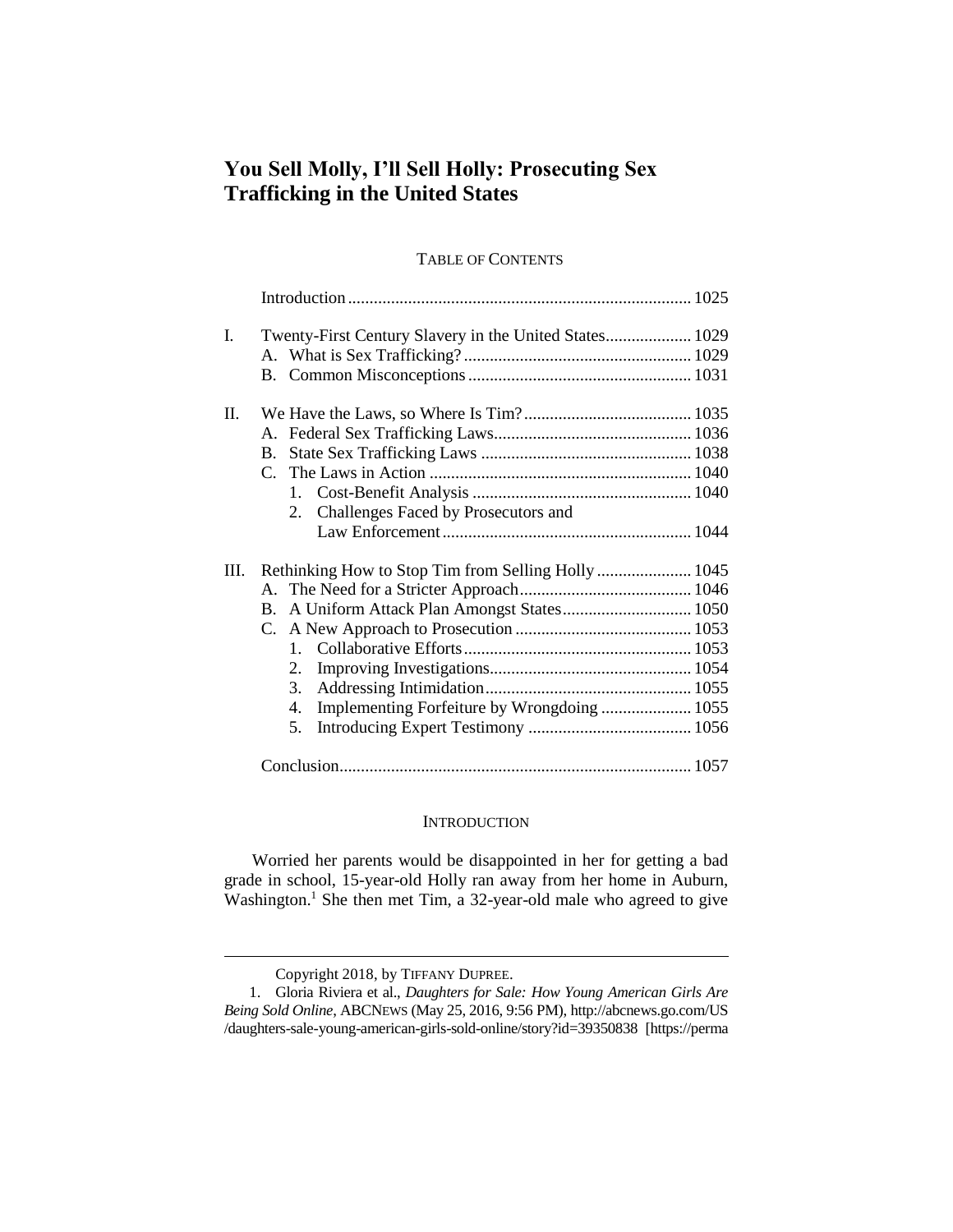her a place to stay.<sup>2</sup> He was nice in the beginning but soon became controlling and abusive. <sup>3</sup> Tim dressed Holly in provocative clothing and took sexually suggestive pictures of her.<sup>4</sup> He used the pictures to post ads of Holly on Backpage.com,<sup>5</sup> containing titles like "Well worth it, 150 an hour."<sup>6</sup> At Tim's demand, Holly received 25 to 30 calls an hour and made up to \$4,000 per weekend by having sex with strange men.<sup>7</sup> Tim did not allow Holly to keep the money, forcing her to give everything to him. $8$  Tim began to physically abuse Holly and sleep next to the door so that she could not escape during the night.<sup>9</sup> Holly "worked" every day, making money for Tim while her parents and the police searched tirelessly for her. $10$ 

Tim sold Holly as a sex slave for 108 days before police officers were able to locate her Backpage.com ad.<sup>11</sup> Officers set up a sting<sup>12</sup> at a hotel, and although Holly thought she was going on just another "call," she found officers waiting upon walking into the room.<sup>13</sup> The officers rescued Holly, reunited her with her family, and arrested Tim, who was tried for sex trafficking of a minor.<sup>14</sup> Holly testified at the trial by recounting her 108

 $\overline{a}$ 

4. *Id.*

5. BACKPAGE.COM, http://www.backpage.com (last visited Nov. 3, 2017) [https://perma.cc/K8HA-V4SN]; *Holding Online Facilitators Accountable: Campaign Targeted at Backpage.com*, SHAREDHOPE INT'L (Feb. 24, 2012), https://shared hope.org/2012/02/holding-online-facilitators-accountable-campaign-targeted-at-back page-com/ ("Backpage.com is an online classifieds site . . . where many so-called 'adult' ads are placed. Backpage.com has been identified by law enforcement and service providers as a hub for child sex trafficking.") [https://perma.cc/ZJ9S-XEJW].

- 6. Riviera et al., *supra* note 1.
- 7. *Id.*
- 8. *Id.*
- 9. *Id.*
- 10. *Id.*
- 11. *Id.*

12. *Sting Operation Law and Legal Definition*, USLEGAL, https://definitions.us legal.com/s/sting-operation/ (last visited Dec. 21, 2017) (defining a "sting" as "a deceptive operation designed to nab criminals") [https://perma.cc/2HVH-LYJ9].

13. *Id.*

14. *Id.*

<sup>.</sup>cc/HW2U-3B9Q]. The names of the victim and trafficker provided in the source were changed for purposes of this Comment.

<sup>2.</sup> *Id.*

<sup>3.</sup> *Id.*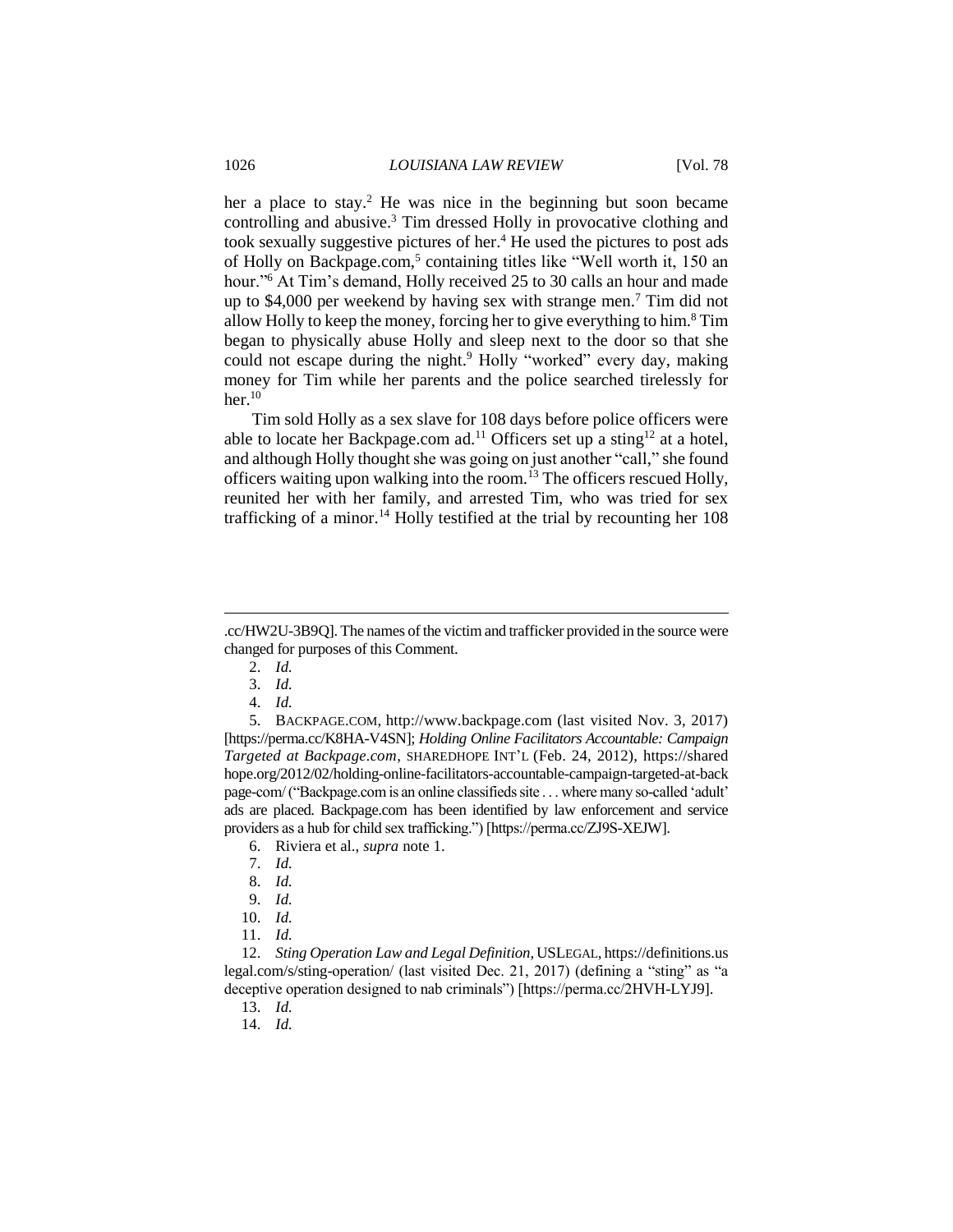days of rape<sup>15</sup> and abuse.<sup>16</sup> Her testimony was the prosecutor's primary source of evidence, and it helped secure Tim's sentence of 26 years in jail.<sup>17</sup> Holly's case illustrates what should happen when a child is sold as a sex slave. Sadly, her experience is not the norm.<sup>18</sup>

Human trafficking is a criminal enterprise based on the economic principles of supply and demand.<sup>19</sup> It generates more than \$150 billion per year, which is more annual profit earned than the tobacco industry, Google, Big Oil, or the United States banking system.<sup>20</sup> This Comment compares sex trafficking of domestic minor females, $^{21}$  a subcategory of human trafficking victims, to other crimes, such as selling "Molly,"<sup>22</sup> by conducting a cost-benefit analysis to illustrate why sex trafficking is so pervasive.

 $\overline{a}$ 

19. Amanda Walker-Rodriguez & Rodney Hill, *Human Sex Trafficking*, 80 FED. BUREAU OF INVESTIGATION LAW ENFORCEMENT BULL., Mar. 2011, at 1, 6 (stating that human trafficking is a growing criminal enterprise); *see also* U.S.DEPT.OF STATE, TRAFFICKING IN PERSONS REPORT 2016, at 15 (June 2, 2005), http://www.state.gov /j/tip/rls/tiprpt/2005/46606.htm (stating that human trafficking has both a supply and demand side) [https://perma.cc/DNL7-VSW4].

20. Carina Kolodny, *Slavery Is Still Thriving And Is More Profitable Than Big Oil*, HUFF. POST (May 22, 2014, 1:33 PM), http://www.huffingtonpost.com/2014 /05/22/modern-slavery-profits-big-oil\_n\_5365220.html [https://perma.cc/8LGB-QSD3]; *ILO says forced labour generates annual profits of US \$ 150 billion*, INT'L LABOUR ORG. (May 20, 2014), http://www.ilo.org/global/about-the-ilo/newsroom /news/WCMS\_243201/lang--en/index.htm [https://perma.cc/9JQW-97BD]; *see also* TRAFFICKING IN PERSONS REPORT 2016, *supra* note 19, at 2 (John F. Kerry, former Secretary of State, stating, "[W]e want to bring to the public's attention the full nature and scope of the \$150 billion illicit human trafficking industry.").

21. Sex trafficking has many subcategories, such as male and female, minor and adult, and domestic and international. This Comment addresses the issue of domestic minor female sex trafficking.

22. Molly is a term used for 3, 4-methylenedioxy-methamphetamine ("MDMA"), a synthetic drug that alters one's mood and perception. *Drug Facts-MDMA (Ecstasy/Molly)*, NAT'L INST. ON DRUG ABUSE, https://www.drugabuse.gov /publications/drugfacts/mdma-ecstasymolly (last updated Oct. 2016) [https://perma .cc/9VGX-QGRR].

<sup>15.</sup> 22 U.S.C. § 7101(b)(9) (2012) ("Trafficking includes all the elements of the crime of forcible rape when it involves the involuntary participation of another person in sex acts by means of fraud, force, or coercion.").

<sup>16.</sup> Riviera et al., *supra* note 1.

<sup>17.</sup> *Id.*

<sup>18.</sup> Kelly Heinrich & Kavitha Sreeharsha, *The State of State Human-Trafficking Laws*, 52 JUDGES' J. (ABA), Winter 2013, at 28 ("Human trafficking is rarely prosecuted in the United States despite the proliferation of laws.").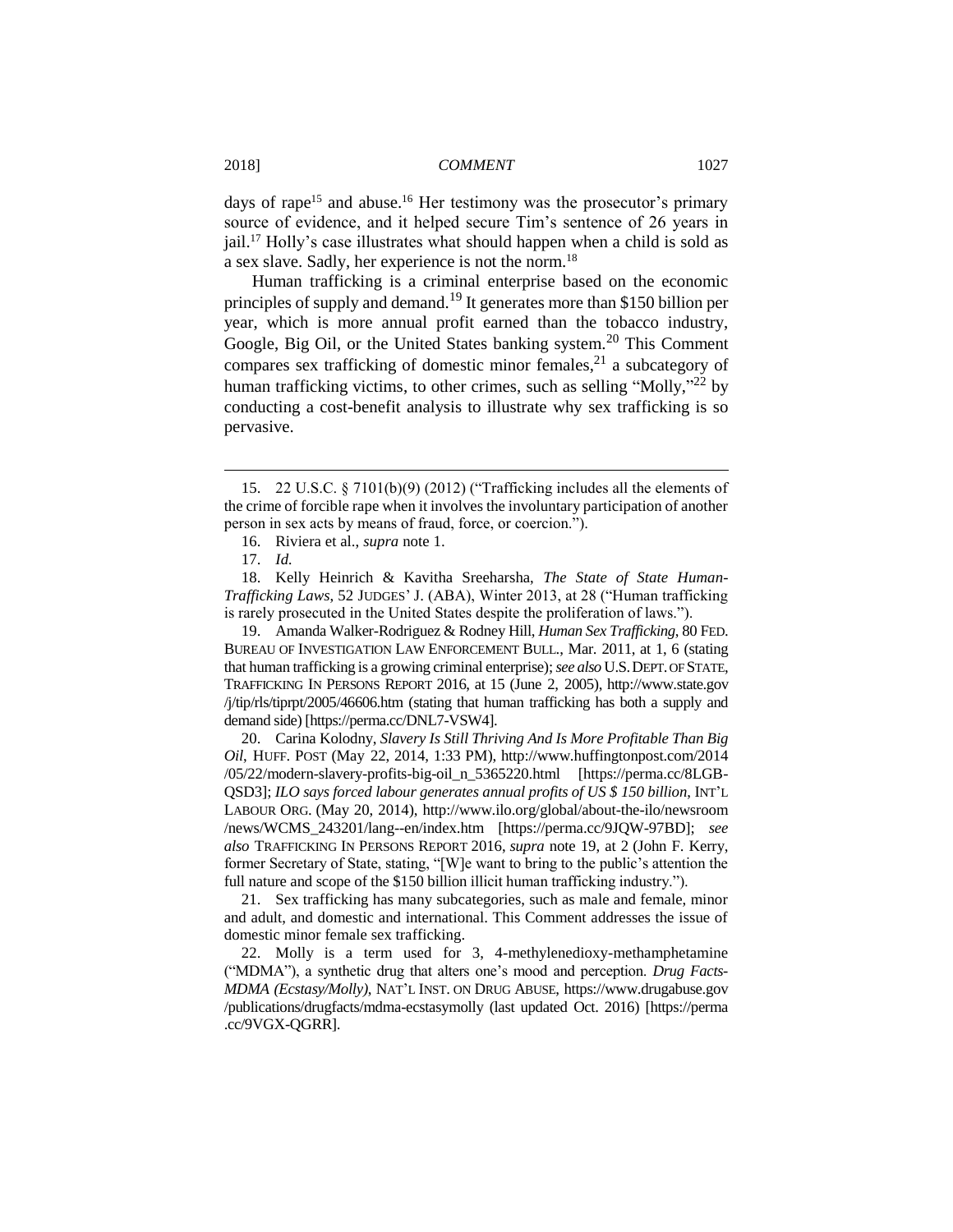To combat the magnitude and seriousness of sex trafficking, a twoprong approach is required. First, legislatures across the United States must make sex trafficking a strict liability<sup>23</sup> crime in their states. Second, because of the nature of the crime, prosecutors need innovative strategies to secure convictions in sex trafficking cases.<sup>24</sup> Laws alone are not enough to stop Tim from selling Holly. The federal government and many states have sufficient laws, yet few cases are prosecuted under those laws.<sup>25</sup> Making sex trafficking a strict liability crime and providing additional training to law enforcement officers and prosecutors will make selling Holly less appealing to criminals and thereby significantly reduce sex trafficking in the United States.

Louisiana is leading the way in the fight against sex trafficking.<sup>26</sup> Louisiana laws are the most comprehensive and proactive out of all 50 states.<sup>27</sup> Specifically at issue in this article is Louisiana's stance, along with 16 other states, to make sex trafficking of a minor a strict liability crime.<sup>28</sup>

<sup>23.</sup> *Strict Liability Crime*, BLACK'S LAW DICTIONARY (10th ed. 2014) (stating that a strict liability crime is "an offense for which the action alone is enough to warrant a conviction, with no need to prove a mental state; a crime that does not require a *mens rea* element").

<sup>24.</sup> Jennifer Gentile Long & Teresa Garvey, *No Victim? Don't Give Up: Creative Strategies in Prosecuting Human Trafficking Cases Using Forfeiture by Wrongdoing and Other Evidence-Based Techniques*, STRATEGIES:THE PROSECUTORS' NEWSL. ON VIOLENCE AGAINST WOMEN, Nov. 2012, at 1, http://www.aequitasresource.org /S\_Issue\_7\_No\_Victim-Dont\_Give\_Up.pdf [https://perma.cc/WM3W-YZEZ].

<sup>25.</sup> Heinrich & Sreeharsha, *supra* note 18 (stating that studies show "human trafficking is rarely prosecuted in the United States despite the proliferation of laws.").

<sup>26.</sup> SHAREDHOPE INT'L, 2015 PROTECTED INNOCENCE CHALLENGE: A LEGAL FRAMEWORK OF PROTECTION FOR THE NATION'S CHILDREN (2015), http://shared hope.org/wp-content/uploads/2015/11/PIC2015REPORT2.pdf [hereinafter 2015 PROTECTED INNOCENCE CHALLENGE] [https://perma.cc/8J4P-P8ZK].

<sup>27.</sup> *Id.*

<sup>28.</sup> ALA. CODE § 13A-6-152(a)(3) (2017); ARK. CODE ANN. § 5-18-103 (2017); CAL. PENAL CODE § 236.1 (West 2017); COLO. REV. STAT. § 18-3-504 (2017); DEL. CODE ANN. tit 11, § 787 (2017); FLA. STAT. § 787.06(3)(g) (2017); IOWA CODE § 710A.2(8) (2015); LA. REV. STAT. § 14:46.3(C)(2) (2015); MINN. STAT. § 609.352 (2017); MISS. CODE ANN. § 97-3-54.1(a)(c) (2017); MO. REV. STAT. § 566.212(2) (2017); NEV. REV. STAT. ANN. § 201.300 (2017); N.J. STAT. ANN. § 2C:34-1(b)(7) (West 2017); N.C. GEN. STAT. § 14-43.11 (2017); N.D. CENT. CODE § 12.1-40-01(3) (2017); S.C. CODE ANN. § 16-15-425 (2017); S.D. CODIFIED LAWS § 22-24A-5 (2017); *see also* NAT'L DISTRICT ATTORNEYS ASS'N, DOMESTIC MINOR HUMAN SEX TRAFFICKING (CHILD PROSTITUTION) (2015), http://www.ndaa.org/pdf/Human%20 Trafficking%203-3-2015.pdf [https://perma.cc/NWX9-98FD].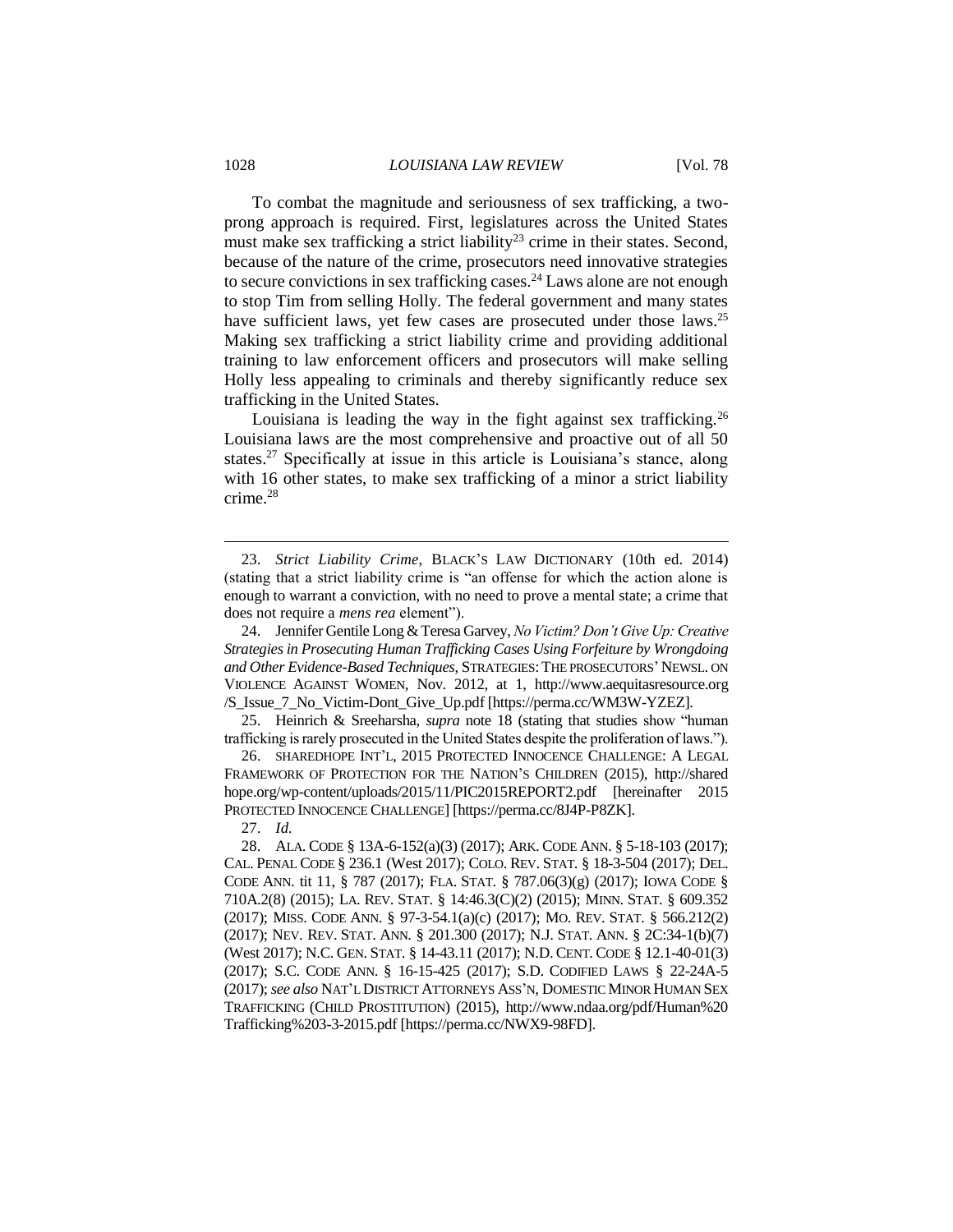Part I describes the many facets of sex trafficking and addresses common misconceptions related to the crime. Part II explains why sex trafficking laws rarely are used in prosecution despite substantial improvements in federal and state sex trafficking laws. Part III poses two solutions that, when combined, will greatly decrease instances of sex trafficking. In seeking to address the issue of sex trafficking, "We should be asking ourselves—what if that victim of trafficking was my daughter, son, sister, or brother? . . . [B]ecause ending modern slavery isn't just a fight we should attempt—it is a fight we can and must win."<sup>29</sup> Making sex trafficking a strict liability crime and implementing innovative prosecution strategies equips the United States with the tools it needs to win the fight and finally abolish sex slavery.

# I. TWENTY-FIRST CENTURY SLAVERY IN THE UNITED STATES

In 1865, Congress passed the Thirteenth Amendment and abolished slavery in the United States.<sup>30</sup> Currently, however, there are more people enslaved than at any other time in the nation's history.<sup>31</sup> Twenty-first century slavery has evolved into a criminal enterprise of supply and demand, in which financial gain and low conviction rates are the driving forces.<sup>32</sup> Misconceptions surrounding modern-day slavery prevent society and the criminal justice system from seeing the inhumanity that once caused such outrage as to prompt a constitutional amendment.<sup>33</sup>

#### *A. What is Sex Trafficking?*

 $\overline{a}$ 

Human trafficking is an umbrella term for "the act of recruiting, harboring, transporting, providing, or obtaining a person for compelled labor or commercial sex acts through the use of force, fraud, or

<sup>29.</sup> TRAFFICKING IN PERSONS REPORT 2016, *supra* note 19 (quoting former Secretary of State John F. Kerry).

<sup>30.</sup> *13th Amendment to the U.S. Constitution: Abolition of Slavery*, NAT'L ARCHIVES (Sept. 8, 2016), https://www.archives.gov/historical-docs/13th-amend ment [https://perma.cc/NJZ2-5H4F]; *see also* U.S. CONST. amend. XIII.

<sup>31.</sup> Tony Maddox, *Modern-day Slavery: A Problem That Can't Be Ignored*, CNN FREEDOM PROJECT (Mar. 4, 2011, 11:17 AM), http://thecnnfreedomproject .blogs.cnn.com/2011/03/04/modern-day-slavery-a-problem-that-cant-be-ignored/ [https://perma.cc/DY3K-DXSA].

<sup>32.</sup> U.S. DEP'T OF STATE, TRAFFICKING IN PERSONS REPORT 2007, at 35 (June 2007).

<sup>33.</sup> *See generally Myths and Misconceptions*, NAT'L HUMAN TRAFFICKING HOTLINE, https://humantraffickinghotline.org/what-human-trafficking/myths-miscon ceptions (last visited Jan. 10, 2017) [https://perma.cc/TN8X-PL4Y].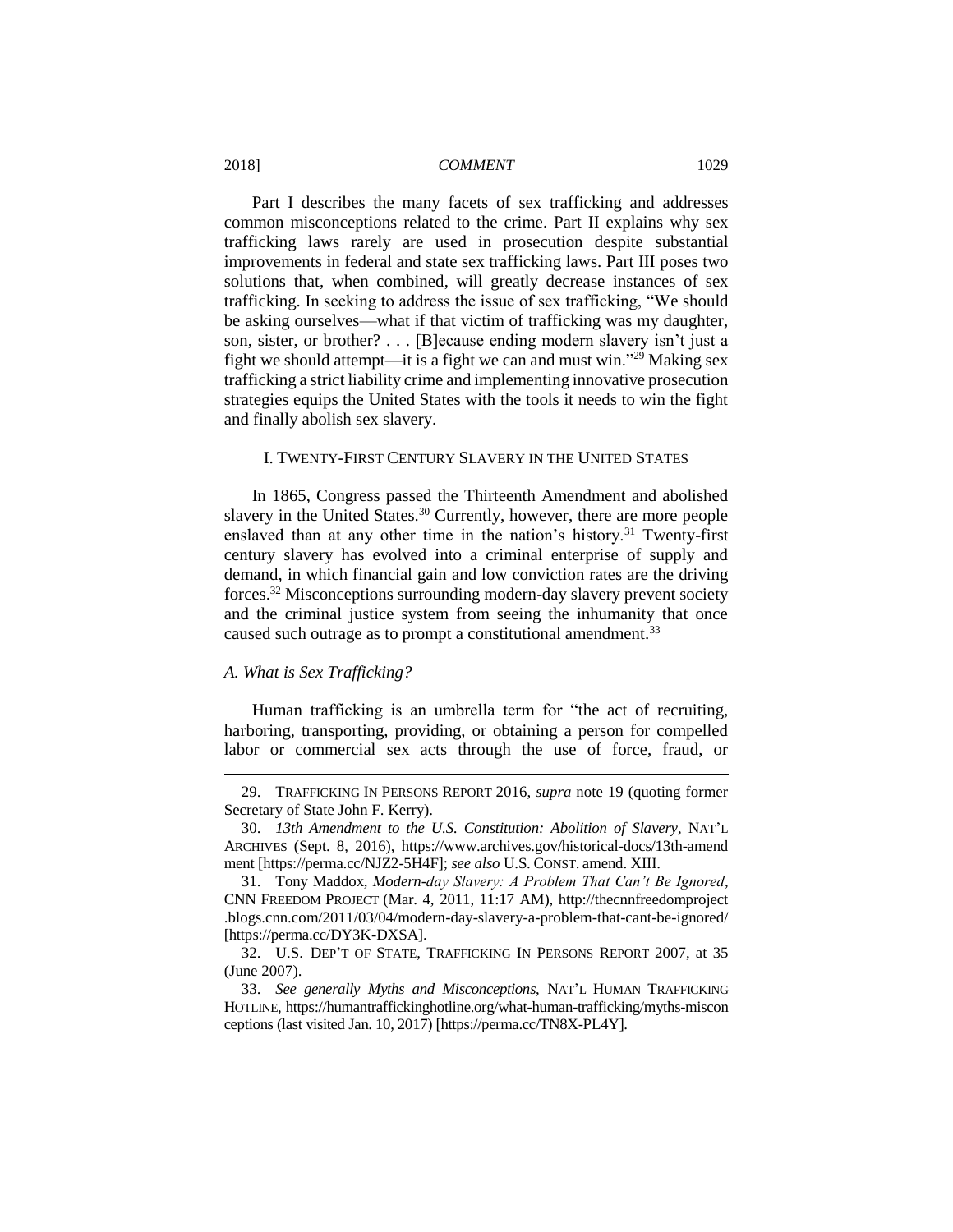coercion." <sup>34</sup> Human trafficking is the fastest growing and second largest criminal industry in the world after drug dealing.<sup>35</sup> In 2012, the International Labour Organization ("ILO")<sup>36</sup> reported that an estimated 21 million people globally are victims of human trafficking.<sup>37</sup>

Sex trafficking is a subcategory of human trafficking.<sup>38</sup> Sex trafficking is defined as "the recruitment, harboring, transportation, provision, obtaining, patronizing, or soliciting of a person for the purpose of a commercial sex act." <sup>39</sup> Sex traffickers use violence, threats, lies, debt bondage, and other forms of coercion to compel individuals to engage in commercial sex $40$  acts against their will. $41$  Although it may be difficult to believe that slavery is still rampant in the United States, sex trafficking has been reported in every state and the District of Columbia.<sup>42</sup> More specifically, the Department of Justice ("DOJ") reported that between

37. *ILO says forced labour generates annual profits of US \$ 150 billion*, *supra*  note 20.

39. 22 U.S.C. § 7102(10) (2012).

40. § 7102(4) (A commercial sex act is "any sex act on account of which anything of value is given to or received by any person."); *see also* 18 U.S.C. § 1591(e)(3) (defining a commercial sex act as "any sex act, on account of which anything of value is given to or received by any person").

41. *Sex Trafficking*, POLARIS PROJECT, https://polarisproject.org/sex-trafficking (last visited Nov. 6, 2017) [https://perma.cc/9Q2S-VK4B].

42. NAT'L HUMAN TRAFFICKING RES. CTR., NAT'L HUMAN TRAFFICKING RES. CTR. (NHTRC) DATA BREAKDOWN: UNITED STATES REPORT (2015), http: //traffickingresourcecenter.org/sites/default/files/NHTRC%202015%20United%20S tates%20Report%20-%20USA%20-%2001.01.15%20-%2012.31.15\_OTIP\_Edited \_06-09-16.pdf [https://perma.cc/39KC-3QWP].

<sup>34.</sup> *What is Modern Slavery*, U.S. DEP'T OF STATE, http://www.state.gov/j /tip/what/index.htm (last visited Nov. 2, 2017) [https://perma.cc/9MBZ-637C].

<sup>35.</sup> *Look Beneath the Surface*, U.S. DEP'T OF HEALTH AND HUM. SERVS.: ADMIN. FOR CHILDREN AND FAMILIES (Dec. 20, 2016), http://www.acf.hhs.gov /sites/default/files/orr/social\_service\_brochure.pdf [https://perma.cc/US4T-J7QC].

<sup>36.</sup> *About the ILO*, INT'L LABOUR ORG., http://www.ilo.org/global/aboutthe-ilo/lang--en/index.htm (last visited Nov. 6, 2017) (stating that the International Labour Organization is a "tripartite [United Nations] agency . . . [that] brings together governments, employers, and workers representatives . . . to set labour standards, develop policies and devise programmes (sic) promoting decent work for all women and men") [https://perma.cc/YBG2-RP4L].

<sup>38.</sup> *What is Modern Slavery*, *supra* note 34; *see also* TRAFFICKING IN PERSONS REPORT 2016,*supra* note 19 (discussing that human trafficking can take many different forms, including forced labor, debt bondage, domestic servitude, forced child labor, unlawful recruitment and use of child soldiers, sex trafficking, and child sex trafficking).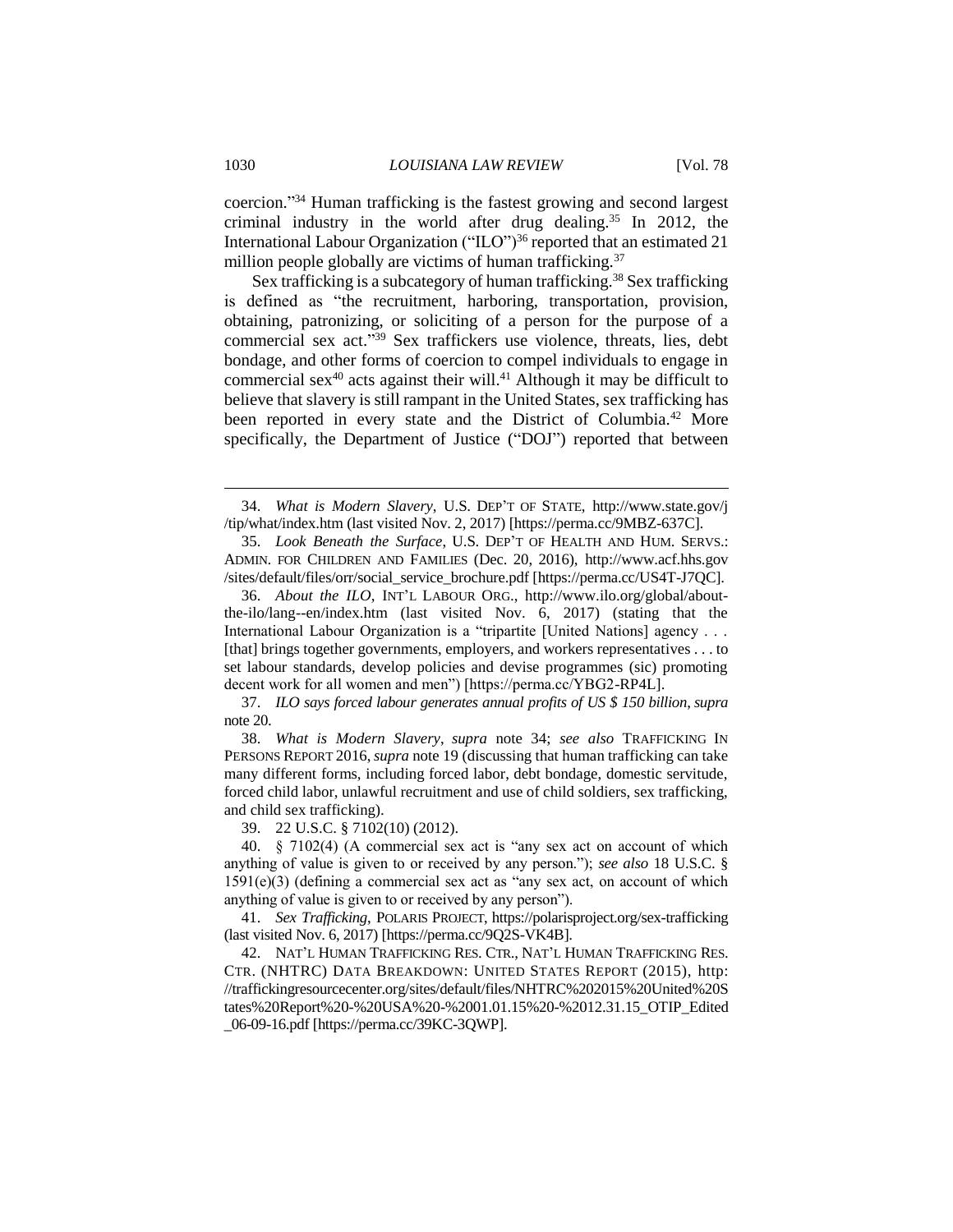January 2008 and June 2010, 83% of victims in confirmed sex trafficking incidents in the United States were United States citizens.<sup>43</sup>

#### *B. Common Misconceptions*

The crime of sex trafficking is widely misunderstood by the general public as well as by law enforcement and prosecutors.<sup>44</sup> Misconceptions regarding the realities of sex trafficking reduce the ability to address the crime effectively.<sup>45</sup> Although numerous misconceptions exist, this Comment highlights only three.

The first misconception is that minors can voluntarily become prostitutes.<sup>46</sup> The main distinctions between sex trafficking and prostitution are consent and coercion.<sup>47</sup> Coercion, however, is not an element that must be proven when dealing with sex trafficking of minors.<sup>48</sup> Therefore, the only distinction between sex trafficking of minors and prostitution is consent.<sup>49</sup> Individuals below the age of consent, which in Louisiana is  $17<sup>50</sup>$  cannot

44. PHYLLIS J. NEWTON ET AL., NAT'L OPINION RES. CTR. (NORC) AT THE U. OF CHI., NORCFINAL REPORT: FINDING VICTIMS OF HUMAN TRAFFICKING vii–ix (2008).

45*. Id.*; *see also Myths and Misconceptions*, *supra* note 33.

46. Throughout this Comment, statistics and data from other sources describe sex trafficking of a minor as "minor prostitution." That term, however, is not accurate and can be misleading. In the case of both adults and minors, specifically with minors because they are legally unable to consent, prostitution and sex trafficking are not interchangeable terms as many sources suggest. Malika Saada Saar, Op-Ed, *There is no such thing as a child prostitute*, WASH. POST (Feb. 17, 2014), https://www.washingtonpost.com/opinions/there-is-no-such-thing-as-achild-prostitute/2014/02/14/631ebd26-8ec7-11e3-b227-12a45d109e03\_story.html ?utm\_term=.2d1a6ee894e1 [https://perma.cc/GV9R-4MR7]; *Prostitution*, BLACK'S LAW DICTIONARY (10th ed. 2014) (defining prostitution as "the act or practice of engaging in sexual activity for money or its equivalent; commercialized sex").

47. *See* Jo Doezema, *Who Gets to Choose? Coercion, Consent and the UN Trafficking Protocol*, 10 GENDER & DEV. 20, 21 (2002).

48. *Human Trafficking*, NAT'L HUM. TRAFFICKING HOTLINE, https://human traffickinghotline.org/type-trafficking/human-trafficking (last visited Feb. 2, 2018) (stating that it is not necessary to demonstrate force, fraud, or coercion in sex trafficking cases involving minors) [https://perma.cc/5T7U-4HAL]; *see also* 22 U.S.C. § 7102(9)(A) (2012).

49. *Compare Human Trafficking*, *supra* note 48, *with* Doezema, *supra* note 47.

50. LA. REV. STAT. § 14:80(A)(1) (2017); *see also Legal Age of Consent in All 50 States*, SURVIVOR ALLIANCE, https://www.thesurvivoralliance.com/forallies

<sup>43.</sup> OFFICE OF JUSTICE PROGRAMS, BUREAU OF JUSTICE STATISTICS, U.S. DEP'T OF JUSTICE, SPECIAL REPORT: CHARACTERISTICS OF SUSPECTED HUMAN TRAFFICKING INCIDENTS, 2008–2010 (Apr. 2011), http://www.bjs.gov/content /pub/pdf/cshti0810.pdf [https://perma.cc/TB5R-UXM8].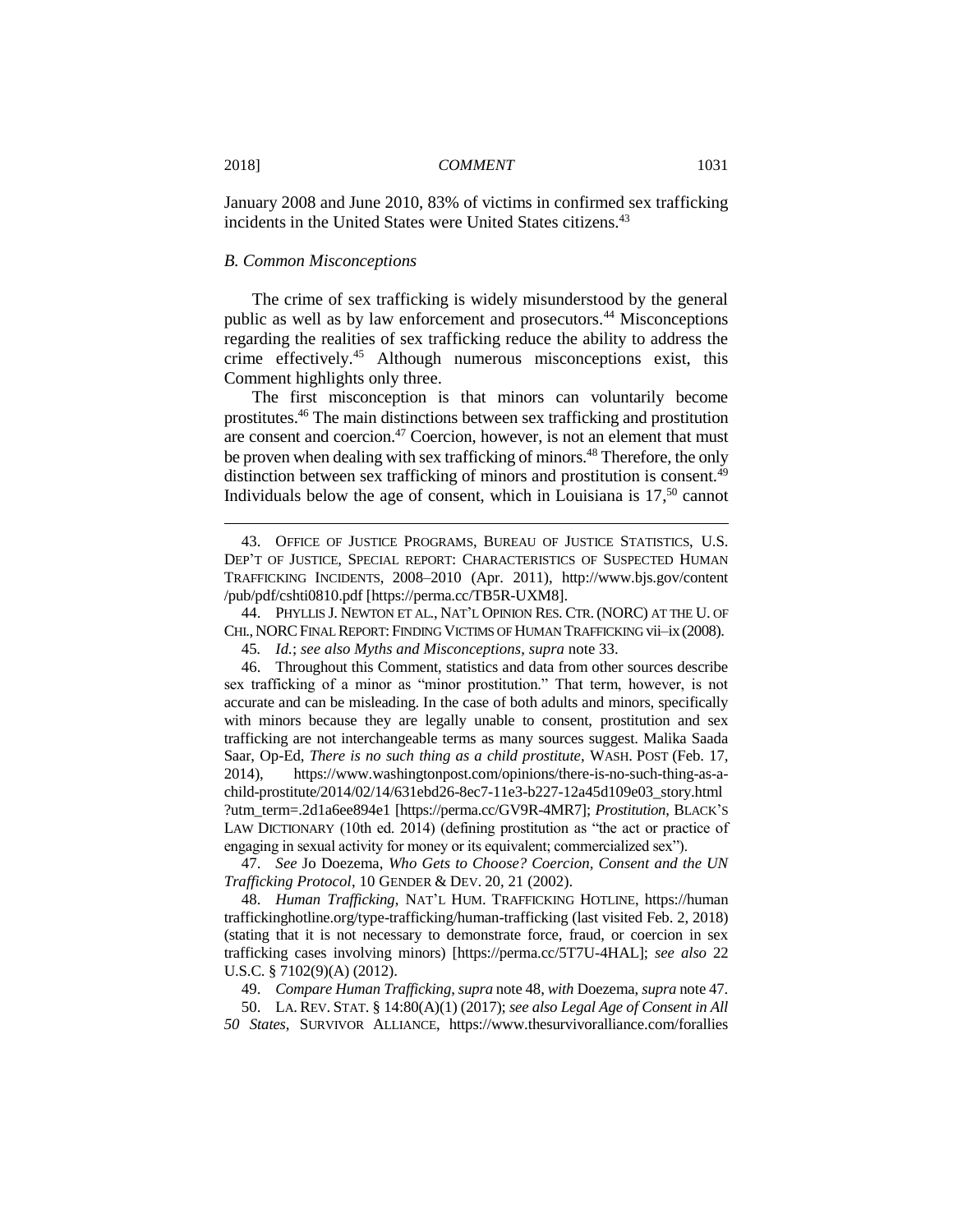be considered a "prostitute" because they are legally incapable of consenting to the act.<sup>51</sup> Sex trafficking of a minor is defined as a "severe form of trafficking." <sup>52</sup> Prostitution, pornography, stripping, escort services, and other sexual services are all forms of sex trafficking when children are involved.<sup>53</sup> Many minor victims are sold on websites, such as Backpage.com, to buyers known as "johns." <sup>54</sup> To meet the definition of sex trafficking, the crime requires force, fraud, or coercion, unless the victim is under the age of 18. <sup>55</sup> Therefore, any minor used in a commercial sex act is per se a victim of trafficking, regardless of the minor's willingness or desire to engage in the sex act.<sup>56</sup>

The second misconception is the notion that adults involved in prostitution<sup>57</sup> are acting voluntarily and are personally receiving payment

<sup>/</sup>legal-age-consent-50-states/ (last visited Feb. 2, 2018) (showing that the age of consent ranges from 16 to 18 years old, with 16 years of age being the age of consent in the majority of states) [https://perma.cc/4U9B-AMA7].

<sup>51.</sup> § 14:80(A)(1); *see also* § 7102(9)(A) (indicating that when a victim is under 18 years old, force, fraud, or coercion do not have to be proven for the commercial sex act to be considered sex trafficking).

<sup>52.</sup> § 14:80(A)(1) (defining a severe form of trafficking as "sex trafficking in which a commercial sex act is induced by force, fraud, or coercion, or in which the person induced to perform such act has not attained 18 years of age").

<sup>53.</sup> NAT'L DISTRICT ATTORNEYS ASS'N, *supra* note 28; *Child Exploitation and Obscenity Section (CEOS): Frequently Asked Questions (FAQS)*, DEP'T OF JUSTICE, https://www.justice.gov/criminal-ceos/frequently-asked-questions-faqs (last updated June 3, 2015) (stating that children victimized through prostitution are not typically voluntarily engaging in prostitution and should be considered victims) [https://perma.cc/JDR8-JG2K].

<sup>54.</sup> *Human Trafficking & Online Prostitution Advertising*, CONGRESSWOMAN ANN WAGNER, https://wagner.house.gov/Human%20Trafficking%20%26%20On line%20Prostitution%20Advertising (last visited Nov. 2, 2017) (stating that of the \$45 million in revenue from United States online prostitution advertising in 2013, 82.3% was generated by "Backpage.com, a general classifieds site that has succeeded Craigslist as the nation's leading publisher of online prostitution advertising.") [https://perma.cc/FU6W-YKFV]; *Trafficking Terms*, SHAREDHOPE INT'L, http://shared hope.org/the-problem/trafficking-terms/ (last visited Nov. 2, 2017) (stating that a "John" is an individual who pays for or trades something of value for sexual acts) [https://perma.cc/7RMJ-6YJA].

<sup>55.</sup> § 7102(9)(A); *see also FAQ's: What about the girls who choose prostitution? Are they victims of trafficking too?*, SHAREDHOPE INT'L, http://sharedhope.org/theproblem/faqs/ (last visited Nov. 2, 2017) [https://perma.cc/67EN-JULR].

<sup>56.</sup> *What about the girls who choose prostitution? Are they victims of trafficking too?*, *supra* note 55.

<sup>57.</sup> *Prostitution*, BLACK'S LAW DICTIONARY, *supra* note 46.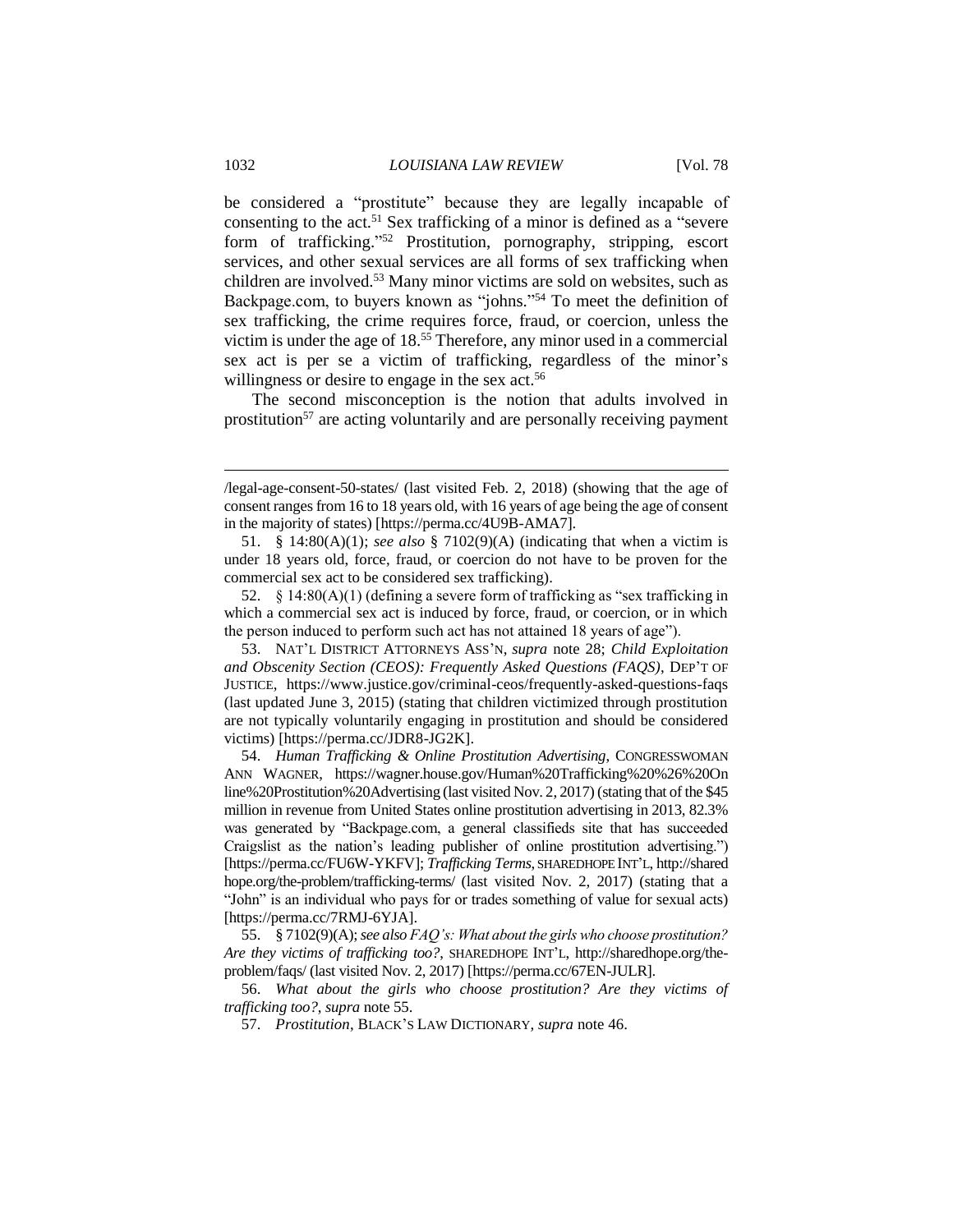for their sexual services.<sup>58</sup> In actuality, trafficking victims often are wrongly discounted as consenting adults.<sup>59</sup> A trafficking victim may begin as a consenting prostitute but later is coerced into trafficking through the control of a "pimp."<sup>60</sup> A victim may appear to be a consenting adult because she believes she is in love with her trafficker, does not selfidentify as a victim, is not operating in the vicinity of the trafficker, or is away from the trafficker's physical control with ample opportunity to ask for help or flee.<sup>61</sup> Individuals in these situations, however, are typically victims of sex trafficking because force, fraud, or coercion is usually present, thus meeting the elements of sex trafficking.<sup>62</sup>

In addition, though a prostitute may currently be an adult, the average age of entry into prostitution is 12 to 14 years old.<sup>63</sup> Therefore, an adult prostitute's victimization likely began at a very early age, making it extremely difficult—even as an adult—for a victim to escape the control of her trafficker, having suffered years of psychological and physical abuse.<sup>64</sup> Dispelling the belief that an adult who appears to be a prostitute

59. *Prevention: Fighting Sex Trafficking by Curbing Demand for Prostitution*, U.S. DEP'T OF STATE (June 2011), https://2009-2017.state.gov /documents/organization/167329.pdf [https://perma.cc/J5HE-J4JS].

60. *Id.*; *see also Street Based: Who are the Traffickers?*, NAT'L HUMAN TRAFFICKING HOTLINE, https://traffickingresourcecenter.org/sex-traffickingvenuesindustries/street-based (last visited Nov. 2, 2017) (stating that the traffickers in street-based commercial sex situations often are individual traffickers, more commonly known as "pimps") [https://perma.cc/U4LC-APV2].

61*.* U.S. DEPT. OF STATE, TRAFFICKING IN PERSONS REPORT 2013, at 27 (June 2013), https://www.state.gov/documents/organization/210737.pdf [https://perma.cc/7S 3V-66C7].

62. *Id.*

63. Walker-Rodriguez & Hill, *supra* note 19, at 2–3 (citing RICHARD J. ESTES & NEIL ALAN WEINER, COMMERCIAL SEXUAL EXPLOITATION OF CHILDREN IN THE U.S., CANADA, AND MEXICO: EXECUTIVE SUMMARY (U. of Penn. 2001)).

64. *E.g.*, *Fact Sheet: Identifying Victims of Human Trafficking*, OFFICE ON TRAFFICKING IN PERSONS, ADMIN. FOR CHILDREN & FAMILIES, U.S. DEPT. OF HEALTH AND HUMAN SERVS. (Aug. 8, 2012), https://www.acf.hhs.gov/otip /resource/fact-sheet-identifying-victims-of-human-trafficking (last visited Jan. 13, 2017) [https://perma.cc/8HLZ-LSBU].

<sup>58.</sup> CHARACTERISTICS OF SUSPECTED HUMAN TRAFFICKING INCIDENTS, 2008–2010, *supra* note 43 (stating that almost 40% of suspected incidents of human trafficking involve allegations of prostitution of an adult or child); *The Link Between Prostitution and Sex Trafficking*, U.S. DEP'T OF STATE (Nov. 24, 2004), https://2001-2009.state.gov/r/pa/ei/rls/38790.htm ("[T]he vast majority of women in prostitution don't want to be there. Few seek it out or choose it, and most are desperate to leave it. A 2003 study 'found that 89[%] of women in prostitution want to escape.'") [https://perma.cc/4KW4-RMTJ].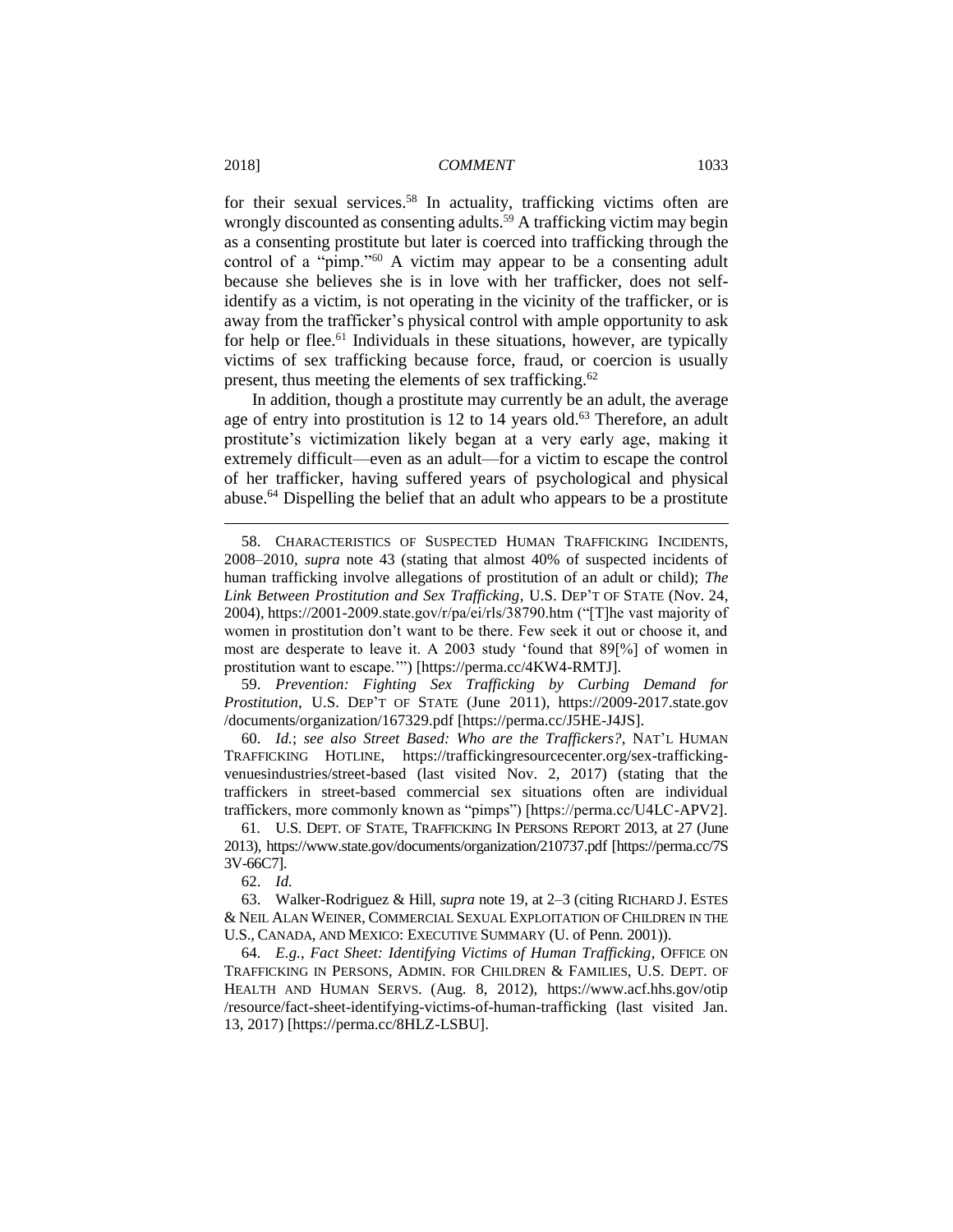is not a victim of sex trafficking is crucial to combating the crime. Accurately identifying the situation as sex trafficking enables citizens to make the needed reports, officers to investigate adequately, and juries and judges to convict the trafficker instead of the victim for prostitution.<sup>65</sup>

The third misconception is that sex trafficking victims primarily come from situations of poverty.<sup>66</sup> Victims come from all socioeconomic backgrounds and races.<sup>67</sup> It is not necessarily poverty that makes a victim vulnerable.<sup>68</sup> A trafficker typically will offer the victim love and attention initially but then will manipulate and eventually force the individual to sell her body.<sup>69</sup> Traffickers prey on the vulnerable, and vulnerable people exist in every socioeconomic class.<sup>70</sup> A judge or jury may doubt that an individual from a wealthy family was actually a victim of sex trafficking and choose to dismiss or lower the charges based on their misunderstanding of the crime.<sup>71</sup> Because victims typically do not self-identify, the

69. *In Our Own Backyard*, *supra* note 67, at 7–12.

<sup>65.</sup> AMY FARRELL ET AL., NE. UNIV.INST. ON RACE AND JUST. & URBAN INST., IDENTIFYING CHALLENGES TO IMPROVE THE INVESTIGATION AND PROSECUTION OF STATE AND LOCAL HUMAN TRAFFICKING CASES EXECUTIVE SUMMARY 8–9 (Apr. 2012), http://www.in.gov/icw/files/412592-State-and-Local-Human-Trafficking-Cases.pdf [https://perma.cc/77AR-WH6N].

<sup>66.</sup> *Myths and Misconceptions*, *supra* note 33.

<sup>67.</sup> *In Our Own Backyard: Child Prostitution and Sex Trafficking in the United States: Hearing on S. Hrg. 111–587 Before the Subcomm. On Human Rights and the Law*, 111th Cong. 9 (2010) [hereinafter *In Our Own Backyard*] (statement of Beth Phillips, United States Attorney, Western District of Missouri, Kansas City, Missouri) ("[W]e have found that the victims come from a wide variety of different backgrounds, different socioeconomic backgrounds, different races."); *Myths & Misconceptions*, *supra* note 33 ("Poverty alone is not a single causal factor or universal indicator of a human trafficking victim. Trafficking victims can come from a range of income levels, and many may come from families with higher socioeconomic status.").

<sup>68.</sup> *In Our Own Backyard*, *supra* note 67; *see also*, *Myths & Misconceptions*, *supra* note 33.

<sup>70.</sup> *The Victims & Traffickers,* POLARIS PROJECT, https://polarisproject.org /victims-traffickers (last visited Mar. 9, 2018) ("[R]unaway and homeless youth, as well as victims of domestic violence, sexual assault, war or conflict, or social discrimination are [frequent circumstances that lead to vulnerabilities] targeted by traffickers.") [https://perma.cc/4Z7W-4X2L].

<sup>71.</sup> FARRELL ET AL., *supra* note 65, at 11–12 (stating that there are many "challenges relat[ing] to judges' reluctance to accept/rule on human trafficking cases and jury bias" and that "[t]here is a serious lack of understanding of the crime of human trafficking among police, prosecutors, judges, and juries . . . . Due to this lack of understanding, when cases that involve elements of human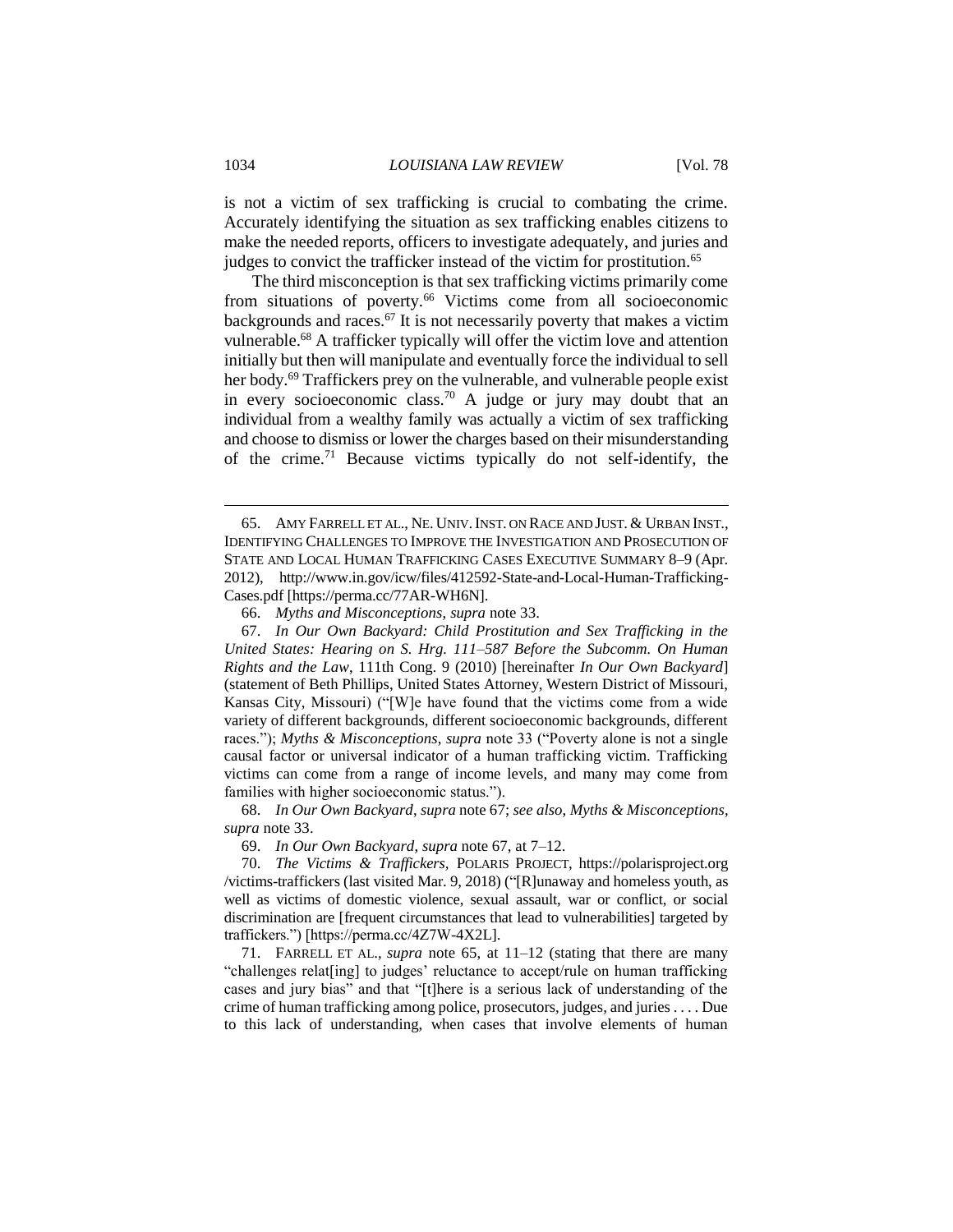individual may tell the court she chose to undertake the acts voluntarily or choose not to testify.<sup>72</sup> To address sex trafficking effectively, the general public and the legal community must be taught that a trafficking victim could easily resemble one's sister, daughter, neighbor, or co-worker.

Misconceptions contribute to the lack of prosecution and enforcement of sex trafficking laws. When an officer, prosecutor, judge, or jury member is uninformed about the nature of the crime before him, he is unable to make accurate decisions regarding the trafficker's charges or determine whether a crime was even committed.<sup>73</sup> Educating the public and legal community about sex trafficking combats this evil by increasing the number of arrests and convictions of traffickers, thus decreasing the incentive to sell Holly.<sup>74</sup>

# II. WE HAVE THE LAWS, SO WHERE IS TIM?

Historically, sex trafficking was believed to be so pervasive because countries lacked the necessary laws to address the crime adequately.<sup>75</sup> Over the last 16 years, the United States has developed comprehensive

73. FARRELL ET AL., *supra* note 65, at 8–12.

74. Adolfo Flores, *Arrests related to human trafficking on the rise in O.C., report says,* L.A. TIMES (Aug. 7, 2014), http://www.latimes.com/local/lanow/la-me-ln-ochuman-trafficking-related-arrests-20140806-story.html (stating that arrests more than doubled between 2011–2013 in Orange County, California and that the increase is "because of the increase in awareness and education in law enforcement") [https://perma.cc/2KSK-CAVX]; Lex Talamo, *Law enforcement's response to sex trafficking,* SHREVEPORT TIMES, May 24, 2016, https://www.shreveporttimes.com /story/news/watchdog/trafficking/2016/05/24/law-enforcements-response-sex-traffick ing/83538240/ ("Federal, state and local law enforcement have a new awareness of human trafficking and have seen an 86 percent increase in the cases identified between 2014 to 2015.") [https://perma.cc/QWQ2-G6WW].

75. *See* 22 U.S.C. § 7101(b)(14)–(20) (2012).

trafficking victimization do come to the attention of actors in the criminal justice system, they often go unrecognized.").

<sup>72.</sup> *E.g.*, *The Mindset of a Human Trafficking Victim*, DEP'T OF HEALTH & HUMAN SERVS., https://www.acf.hhs.gov/sites/default/files/orr/understanding \_the\_mindset\_of\_a\_trafficking\_victim\_1.pdf (last visited Mar. 31, 2018) ("Many victims do not self-identify as victims. They also do not see themselves as people who are homeless or as drug addicts who rely on shelters or assistance.") [https://perma.cc/XL34-UVMQ]; LINDA A. SMITH ET AL., SHAREDHOPE INT'L, THE NAT'L REPORT ON DOMESTIC MINOR SEX TRAFFICKING: AMERICA'S PROSTITUTED CHILDREN 13 (May 2009), http://sharedhope.org/wp-content/uploads/2012/09/SHI \_National\_Report\_on\_DMST\_2009.pdf ("60% of [commercial sexual exploitation of children] cases involving prostitution of a minor presented to the U.S. Attorney's Offices were declined for prosecution.") [https://perma.cc/YZ72 -452R].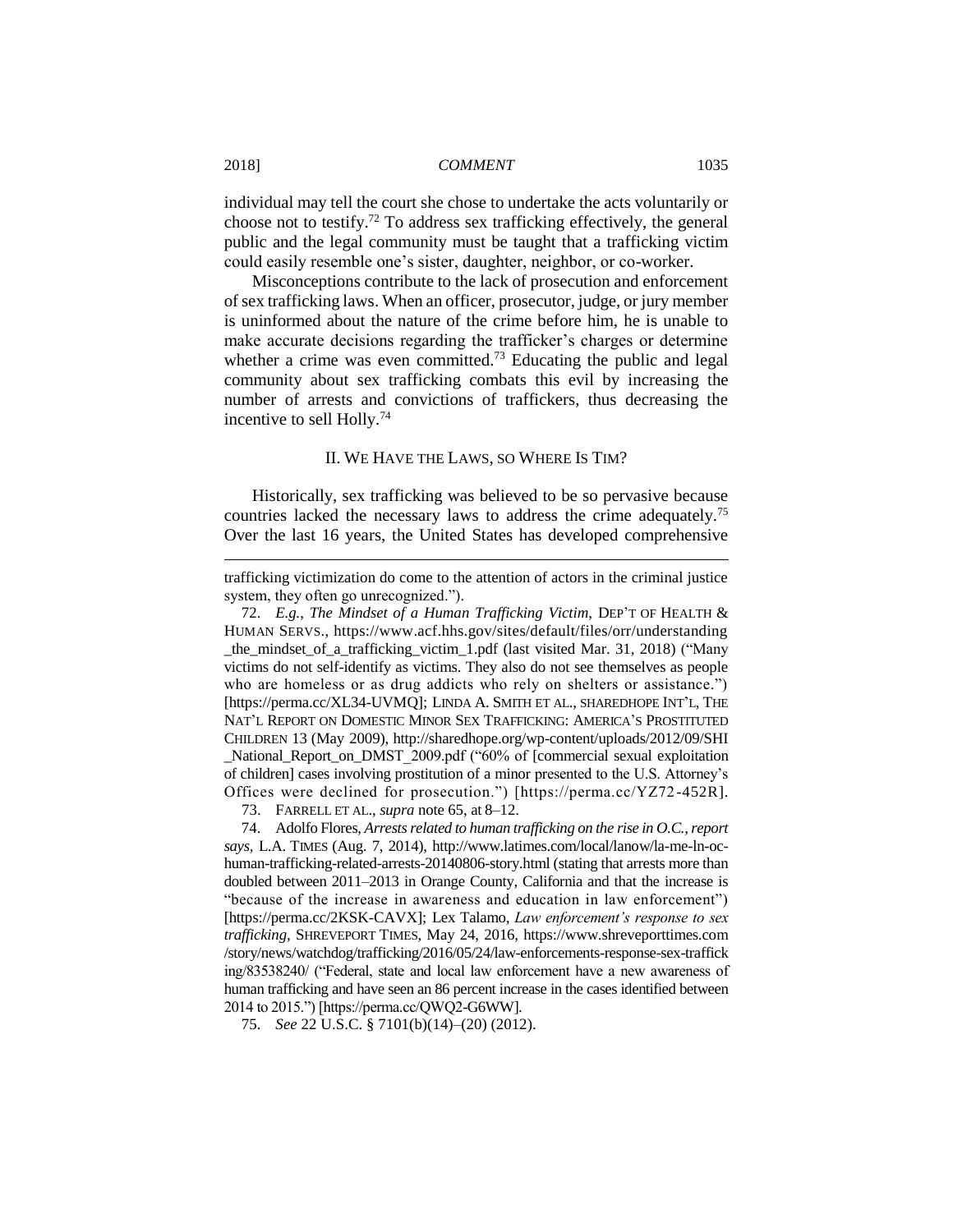federal and state laws in an effort to eradicate sex trafficking.<sup>76</sup> Data indicates that despite having these laws in place, there is a substantial lack of prosecutions in relation to the magnitude of reported sex trafficking instances.<sup>77</sup>

# *A. Federal Sex Trafficking Laws*

In 2000, Congress passed the Trafficking Victims Protection Act ("TVPA"), creating the first comprehensive federal law to address trafficking.<sup>78</sup> The TVPA provides a three-pronged approach to combat trafficking—prevention, protection, and prosecution.<sup>79</sup> Before the enactment of the TVPA, traffickers were punished under laws applying to lesser offenses, such as forcible rape, kidnapping, and fraud.<sup>80</sup> Congress determined that the laws for lesser offenses were inadequate to eliminate sex trafficking because the laws failed to impose sufficient penalties for the crime committed, which led Congress to enact specific sex trafficking statutes.<sup>81</sup>

Since 2000, Congress has passed four Trafficking Victims Protection Reauthorization Acts ("TVPRAs").<sup>82</sup> Although it is beyond the scope of this Comment to address each reauthorization, four provisions contained in the 2008 Act are pertinent. First, the 2008 Act expanded several criminal

<sup>76.</sup> § 7101(b)(14) (stating that as of October 28, 2000, "No comprehensive law exists in the United States that penalizes the range of offenses involved in the trafficking scheme.").

<sup>77.</sup> *See* Amy Farrell et al., *The Prosecution of State-Level Human Trafficking Cases in the United States*, 6 ANTI-TRAFFICKING REV. 48–70 (2016), http://gaatw .org/ATR/AntiTraffickingReview\_issue6.pdf [https://perma.cc/E59C-2CEU].

<sup>78.</sup> § 7101(b)(14) (stating that as of October 28, 2000, "No comprehensive law exists in the United States that penalizes the range of offenses involved in the trafficking scheme," which led to the passage of the TVPA. The TVPA includes 22 U.S.C. §§ 7101–7110, Victims of Trafficking and Violence Protection Act of 2000, Pub. L. No. 106–386, 114 Stat. 1464).

<sup>79.</sup> §§ 7101–7114; *see also* Walker-Rodriguez & Hill, *supra* note 19, at 2–3.

<sup>80.</sup> § 7101(b)(9)–(10), (14)–(15).

<sup>81.</sup> *Id.* (leading to the passage of 18 U.S.C. §§ 1591, 2421–2423).

<sup>82.</sup> Violence Against Women Reauthorization Act of 2013, Pub. L. No. 113- 4, § 2, tit. XII, 127 Stat. 54, 136–60; William Wilberforce Trafficking Victims Protection Reauthorization Act of 2008, Pub. L. No. 110-457, 122 Stat. 5044; Trafficking Victims Protection Reauthorization Act of 2005, Pub. L. No. 109-164, 119 Stat. 3558; Trafficking Victims Protection Reauthorization Act of 2003, Pub. L. No. 108-193, 117 Stat. 2875.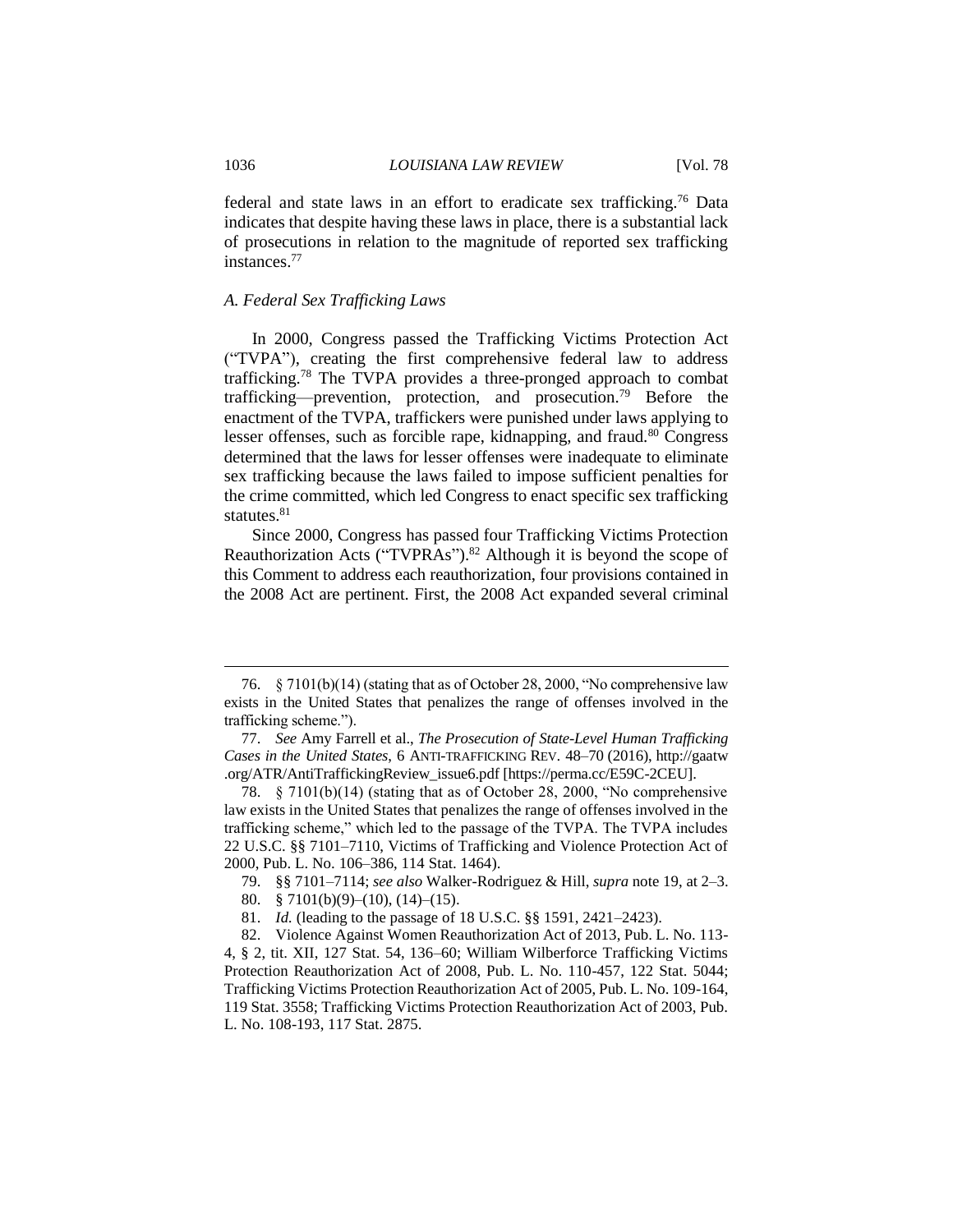provisions, including removing the knowledge-of-age requirement<sup>83</sup> in certain instances involving minors.<sup>84</sup> Second, the Act lowered the knowledge standard of proof from "knowing" to "reckless disregard" of the use of force, fraud, or coercion in causing a person to engage in commercial sex.<sup>85</sup> Third, the Act placed human trafficking crimes in the most serious crime category for states' mandatory crime reports, which are sent monthly to the Federal Bureau of Investigation ("FBI"). <sup>86</sup> Fourth, the 2008 TVRPA requires states to report prostitution and vice crimes $^{87}$  separately to the FBI and ordered the DOJ to create a model state anti-trafficking statute.<sup>88</sup> The TVPRAs, and specifically these four provisions, evidence the federal government's substantial improvements and efforts in addressing sex trafficking.

<sup>83.</sup> The knowledge-of-age requirement was an element of the crime of sex trafficking that required the prosecution to prove the defendant trafficker knew or should have known that the victim was a minor. Removing the knowledge-of-age requirement from the federal law makes sex trafficking of a minor a strict liability crime. *See* State v. Sims, 195 So. 3d 441, 444 (La. 2016) ("Although strict liability criminal offenses are generally disfavored, this Court has recognized a legislature's authority to exclude the element of knowledge or intent in defining a criminal offense.").

<sup>84.</sup> William Wilberforce Trafficking Victims Protection Reauthorization Act; *Trafficking Victims' Protection Act—Fact Sheet*, POLARIS PROJECT, https://na4 .salesforce.com/sfc/p/#300000006E4S8BPMayCvVPSlRhm2BionQ2HiFHY= [https://perma.cc/ZX8F-LUKX].

<sup>85.</sup> William Wilberforce Trafficking Victims Protection Reauthorization Act; *Trafficking Victims' Protection Act – Fact Sheet*, *supra* note 84.

<sup>86.</sup> William Wilberforce Trafficking Victims Protection Reauthorization Act; *see also Trafficking Victims' Protection Act—Fact Sheet*, *supra* note 84 (stating that the two-principle state reporting mechanisms are the Uniform Crime Reporting ("UCR") and the National Incident-Based Reporting System ("NIBRS")); *Uniform Crime Reporting*, FED. BUREAU OF INVESTIGATION, https://ucr.fbi.gov (last visited Nov. 2, 2017) [https://perma.cc/FT3D-V3CY]; *Data Quality Guidelines*, FED. BUREAU OF INVESTIGATION, https://ucr.fbi.gov/data\_quality\_guidelines (last visited Dec. 26, 2017) [https://perma.cc/N3QD-ENWR].

<sup>87.</sup> Vice crime is a generic legal term used to describe offenses of an immoral nature, such as prostitution and pornography. *Vice Crime*, USLEGAL, https://defin itions.uslegal.com/v/vice-crimes/ (last visited Nov. 2, 2017) [https://perma.cc/T9 6F-P4NN].

<sup>88.</sup> *Trafficking Victims' Protection Act—Fact Sheet*, *supra* note 84, at 4.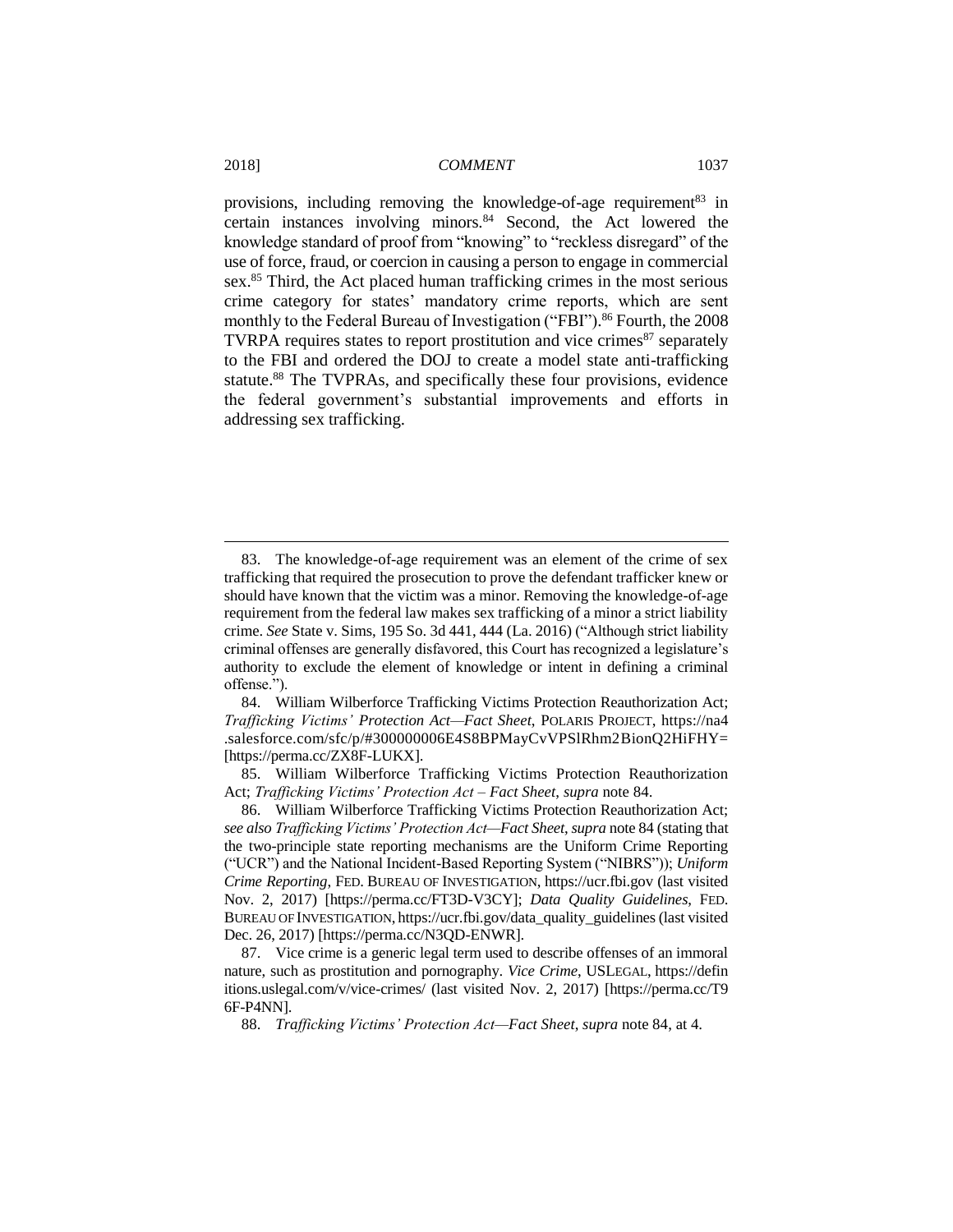#### *B. State Sex Trafficking Laws*

Although the federal response to sex trafficking continues to improve, states have a significant role to play in combating the problem.<sup>89</sup> State and local government agencies are more likely to lead sex trafficking investigations, with federal agencies leading only seven percent of the cases.<sup>90</sup> Because states typically lead the investigations, state law must adequately and consistently meet the needs of attorneys prosecuting traffickers, and victims must be provided the necessary services to aid their recovery. 91

The TVRPA initiated a program that authorizes funding through the DOJ to assist state and local law enforcement with their efforts to combat trafficking.<sup>92</sup> With the funding assistance, many jurisdictions have created a human trafficking task force.<sup>93</sup> Additionally, reports generated under the TVRPA showed that states could not rely simply on federal law but required their own anti-sex trafficking laws to address the crime effectively.<sup>94</sup> In response, Washington and Texas passed the first state antitrafficking laws in  $2003$ .<sup>95</sup> Louisiana, however, is now leading the fight against sex trafficking.<sup>96</sup>

According to the Shared Hope International ("Shared Hope") grading system, Louisiana's sex trafficking laws are more comprehensive and proactive than any other state's laws.<sup>97</sup> Shared Hope is a non-profit anti-

<sup>89.</sup> *A Look Back: Building a Human Trafficking Legal Framework*, POLARIS PROJECT (2014), https://polarisproject.org/sites/default/files/2014-Look-Back.pdf [https://perma.cc/BA7F-9GER].

<sup>90.</sup> CHARACTERISTICS OF SUSPECTED HUMAN TRAFFICKING INCIDENTS, 2008–2010, *supra* note 43.

<sup>91.</sup> *See, e.g.*, *Service Providers*, NAT'L HUM. TRAFFICKING HOTLINE, https://humantraffickinghotline.org/audience/service-providers (last visited Nov. 2, 2017) (stating that survivors of human trafficking "often have ongoing, complex needs, including case management, shelter, legal services, and mental health care") [https://perma.cc/4N6P-ARRG].

<sup>92.</sup> Walker-Rodriguez & Hill, *supra* note 19, at 2–3.

<sup>93.</sup> *Id.*

<sup>94.</sup> *A Look Back: Building a Human Trafficking Legal Framework*, *supra* note 89. *See* CHARLES DOYLE, CONG. RESEARCH SERV., R43597, SEX TRAFFICKING: AN OVERVIEW OF FEDERAL CRIMINAL LAW, Summary (June 25, 2015) (showing that though sex trafficking is a state crime, federal law only makes sex trafficking a crime when it affects interstate or foreign commerce or involves travel in interstate or foreign commerce).

<sup>95.</sup> *Id.*

<sup>96.</sup> 2015 PROTECTED INNOCENCE CHALLENGE, *supra* note 26.

<sup>97.</sup> *See id.*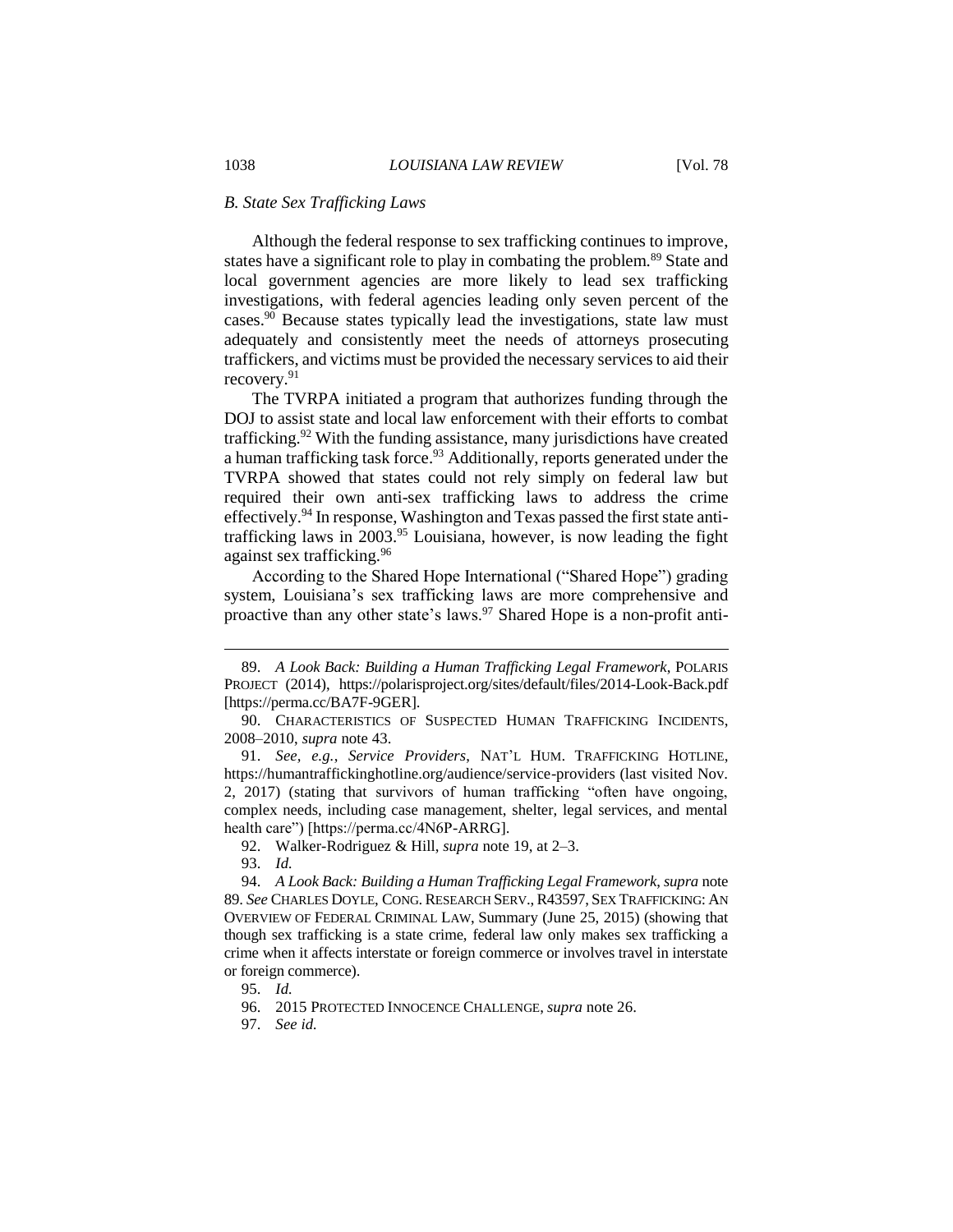sex trafficking organization that develops prevention strategies, restoration programs, and justice initiatives to combat modern-day slavery around the globe.<sup>98</sup> One such initiative is Shared Hope's Protected Innocence Challenge.<sup>99</sup> Under the Protected Innocence Challenge, every state receives a report card evaluating the sufficiency of its laws regarding domestic minor sex trafficking.<sup>100</sup> Shared Hope uses the report cards to address the implementation of each state's enacted laws.<sup>101</sup>

The Shared Hope report cards have led state legislatures to create and improve their laws in an effort to combat sex trafficking in their states more effectively.<sup>102</sup> In the 2015 Protected Innocence Report, Louisiana scored a 99.5- $A^{103}$ —the highest score awarded in the report and the highest ever received by any state.<sup>104</sup> Only four years earlier, in 2011, Louisiana received a 70-C.<sup>105</sup>

Many states' laws, however, are still inadequate. In 2015, 11 states received a D, 13 states received a C, 21 states received a B, and only 6 states received an A.<sup>106</sup> New York and California, two highly populated

100. *Id.*

 $\overline{a}$ 

101. 2015 PROTECTED INNOCENCE CHALLENGE, *supra* note 26, at 10–16. Shared Hope evaluates states on the basis of the following six points of law: (1) criminalization of domestic minor sex trafficking; (2) criminal provisions addressing demand; (3) criminal provisions for traffickers; (4) criminal provisions for facilitators; (5) protective provisions for the child victims; and (6) tools for investigation and prosecution. *Id.* at 23. For a detailed description of each group, see *id.* at 23–27.

<sup>98.</sup> *Our Story*, SHAREDHOPE INT'L (2015), http://sharedhope.org/wp-content /uploads/2014/06/Shared-Hope-Fact-Sheet.pdf (stating that Shared Hope International is a non-profit organization established in 1998 by United States Congresswoman Linda Smith to eradicate sex trafficking) [https://perma.cc/TJJ2-DNRZ].

<sup>99.</sup> *About Us: December 2011 First Annual Protected Innocence Challenge Report Cards*, SHAREDHOPE INT'L (2015), http://sharedhope.org/about-us/ourstory/ [https://perma.cc/W7B6-U7JV].

<sup>102.</sup> *Id.* at 1.

<sup>103.</sup> The Protected Innocence Legislative Framework assigns a point value of 0 to 2.5 based on a written point allocation scheme to account for the critical elements of the six components. *See id.* at 27. The points within each of the six areas are totaled to determine a final number for each state. *Id.* The total is then given a corresponding letter grade: A (90–102.5), B (80–89), C (70–79), D (60–69), F (0– 59). *Id.* The letter grades reflect the level of protection provided by the laws in the respective state in domestic minor sex trafficking cases. The report also provides a short analysis of each state's legislation. *Id.*

<sup>104.</sup> *Id.* at 10–14.

<sup>105.</sup> *Id.* at 11.

<sup>106.</sup> *Id.* at 16.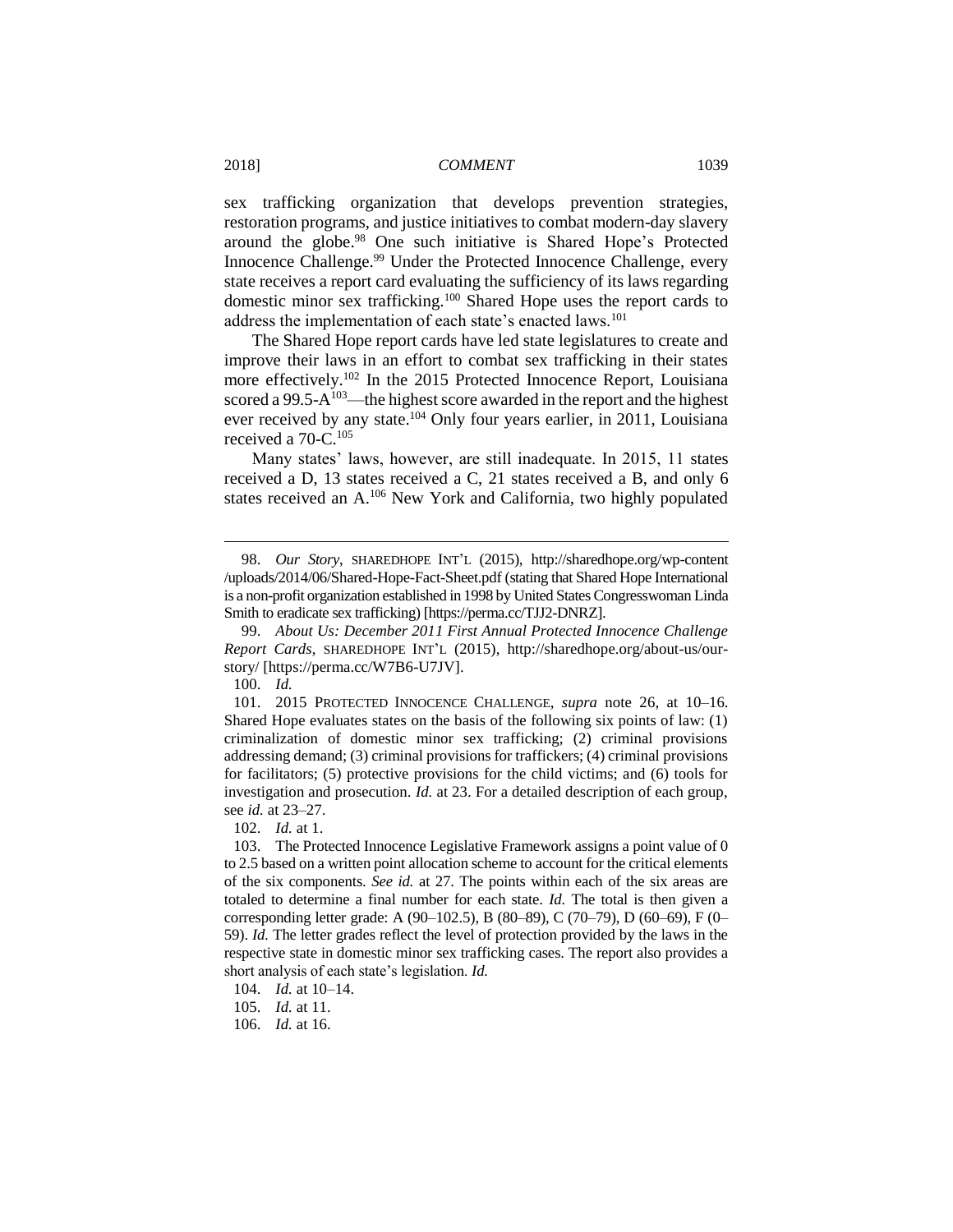states,<sup>107</sup> were among those receiving Ds.<sup>108</sup> Four states—South Dakota, New Hampshire, Maine, and Hawaii—tied for last place and received a 62.5-D.<sup>109</sup> The fact that nearly half of the states in the United States scored a C or below confirms that further action is required to protect victims adequately and prosecute traffickers sufficiently at the state level.<sup>110</sup> Further, even in states that have adequate laws, the enforcement of those laws presents a major shortcoming in effectively addressing sex trafficking at the state level. $^{111}$ 

#### *C. The Laws in Action*

Despite having nearly 16 years of anti-sex trafficking legislation in place, few cases are prosecuted under these laws.<sup>112</sup> Low prosecution rates are one of the primary reasons why sex trafficking is so pervasive.<sup>113</sup> When a trafficker is not adequately punished for his crime, his "costs" of doing business remain low and his "benefits" remain high.<sup>114</sup> Low prosecution rates stem from the immense challenges faced by law enforcement and prosecutors in sex trafficking cases.<sup>115</sup>

#### *1. Cost-Benefit Analysis*

From a business model standpoint, a cost-benefit analysis demonstrates why sex trafficking is so prevalent despite comprehensive federal and state anti-sex trafficking legislation.<sup>116</sup> The product involved in sex

<sup>107.</sup> *US States - Ranked by Population 2018*, WORLD POPULATION REVIEW, http://worldpopulationreview.com/states/ (last visited Dec. 26, 2017) [https://perma .cc/PA4Q-WKB2].

<sup>108.</sup> *Id.* (showing New York received a 66-D and California received a 65.5-D).

<sup>109.</sup> *Id.*

<sup>110.</sup> *Id.*

<sup>111.</sup> Lex Talamo, *Louisiana's Anti-Trafficking Laws Lack Teeth*, SHREVEPORT TIMES (May 23, 2016), http://www.shreveporttimes.com/story/news/watchdog /2016/05/22/louisianas-anti-trafficking-laws-lack-teeth/83026928/ (State Senator Ronnie Johns stating that "[o]ver the course of the last four years, we have been recognized as having some of the best laws in the state. The problem comes with enforcement.") [https://perma.cc/6U7E-SU6M]; *see also* Farrell et al., *supra* note 77.

<sup>112.</sup> *See* Farrell et al., *supra* note 77.

<sup>113.</sup> *See, e.g.*, LOUISE SHELLEY, HUMAN TRAFFICKING: A GLOBAL PERSPECTIVE 3 (Cambridge Univ. Press 2009).

<sup>114.</sup> *Cf. id.*

<sup>115.</sup> FARRELL ET AL., *supra* note 65.

<sup>116.</sup> Siddharth Kara, *Supply and Demand: Human Trafficking and the Global Economy*, HARVARD INT'L REV. (Summer 2011) (on file with author).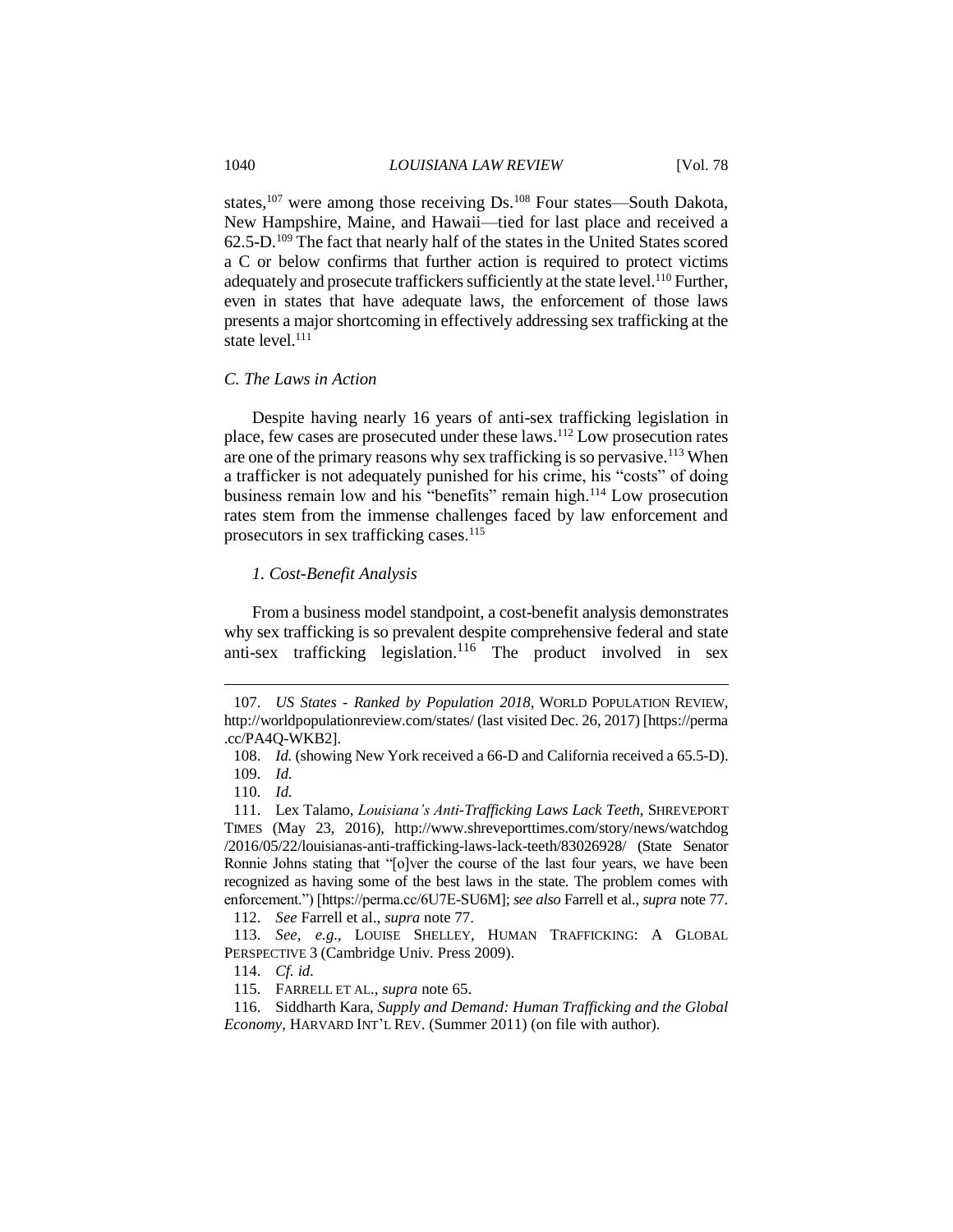trafficking—a person—provides criminals with four cost-benefit incentives to commit sex trafficking as opposed to another crime: (1) high profits; (2) low startup cost; (3) low probability of arrest; and (4) low prosecution rates.<sup>117</sup>

First, the product involved in sex trafficking produces substantial profits. Of the \$150 billion in annual profits generated by human trafficking, \$99 billion comes from the sex trafficking industry.<sup>118</sup> Victims typically are given a quota by their trafficker of 10 to 15 buyers per night, though some victims are sold to as many as 45 buyers per night at peak demand times, such as during sporting events or conventions.<sup>119</sup> Shared Hope conservatively estimates that a victim purchased for sex acts by five men per night, for five nights per week, for an average of five years, would be raped by  $6,000$  buyers during the course of her victimization.<sup>120</sup> If each buyer pays \$150, as in Holly's case, the trafficker will receive \$900,000 in five years from one victim. A drug dealer is estimated to make only \$125,000 in five years.<sup>121</sup> With such high "benefits," it is evident why Tim, and many others, choose to sell Holly instead of Molly.

Second, there is virtually no startup cost with sex trafficking.<sup>122</sup> For example, a drug dealer selling Molly typically needs to make an initial purchase to buy the drug and, after each sale, must make another purchase to replenish the product.<sup>123</sup> A criminal in the "business" of sex trafficking,

<sup>117.</sup> *See, e.g.*, SHELLEY, *supra* note 113.

<sup>118.</sup> *Economics of Forced Labour*, INT'L LABOUR ORG. (May 20, 2014), http://www.ilo.org/global/about-the-ilo/newsroom/news/WCMS\_243201/lang- en/index.htm [https://perma.cc/T3DF-DGYD].

<sup>119.</sup> SHAREDHOPE INT'L, THE NATIONAL REPORT ON DOMESTIC MINOR SEX TRAFFICKING: AMERICA'S PROSTITUTED CHILDREN 20 (May 2009), http://shared hope.org/wp-content/uploads/2012/09/SHI\_National\_Report\_on\_DMST\_2009with out\_cover.pdf [https://perma.cc/PXU5-YR3F].

<sup>120</sup>*. Id.*

<sup>121.</sup> Steven D. Levitt & Sudhir Alladi Venkatesh, *An Economic Analysis of Drug-selling Gang's Finances*, Q. J. OF ECON. 755, 756 (2000) (estimating a drug dealer's mean annual income to be \$20,000–\$30,000).

<sup>122.</sup> Michael J. Frank & G. Zachary Terwilliger, *Gang-Controlled Sex Trafficking*, 3 VA. J. CRIM. L. 342, 348–49 (2015).

<sup>123.</sup> *Id.* at 348–49, 349 n.22 ("'Natural barriers to entry are significantly higher in some criminal industries than others. Differences in startup costs are an important determinant of these barriers. Startup costs include physical capital, labor, and human capital; requirements that would-be criminals must satisfy to engage in their desired enterprise.' For sex traffickers, those barriers are paltry, particularly in comparison to their likely profits." (quoting Peter T. Leeson  $\&$ Douglas B. Rogers, *Organizing Crime*, 20 SUP. CT. ECON. REV. 89, 94 (2012))).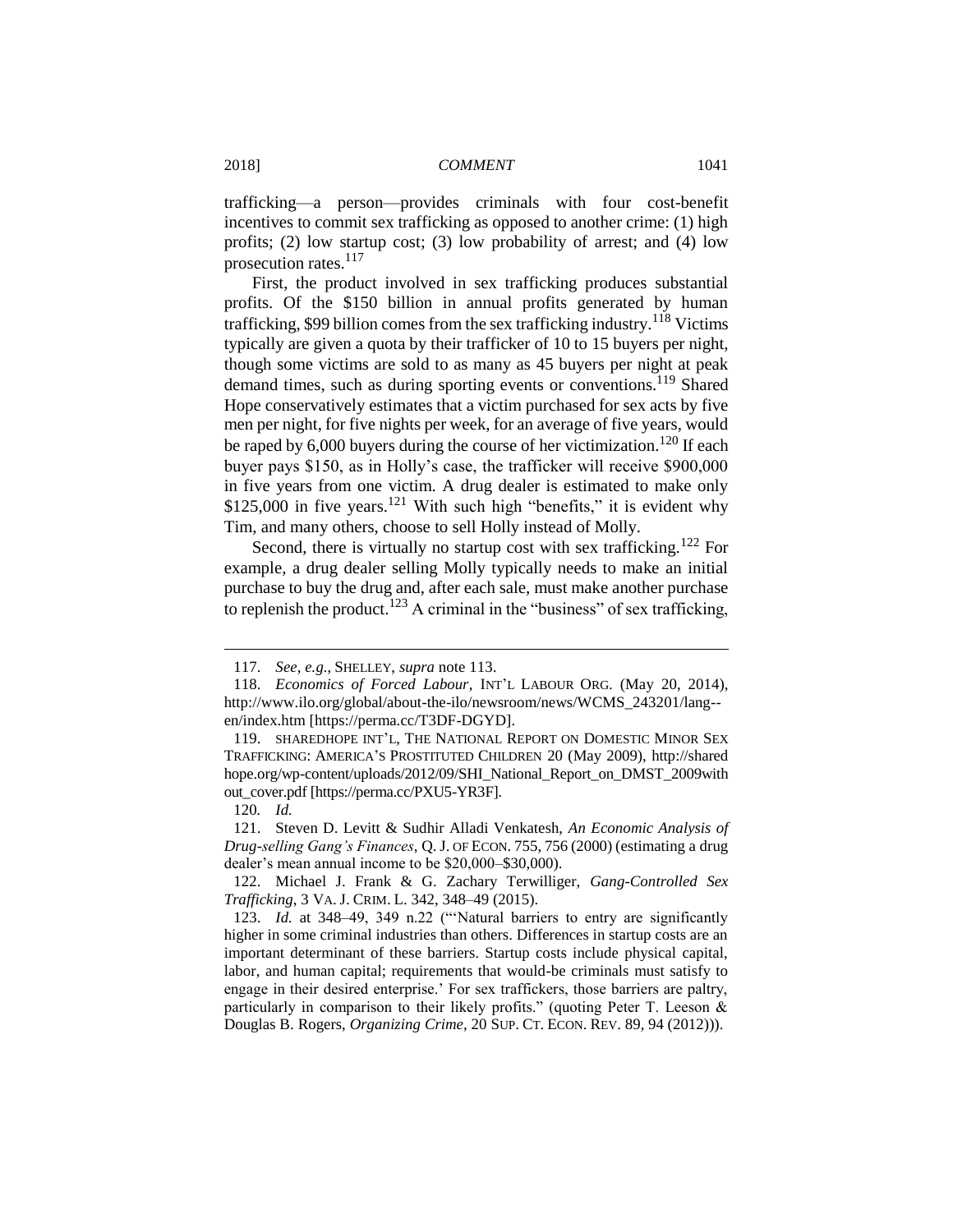however, is not required to make an initial investment because there is no need to buy the product—the victim—from a supplier. Traffickers can sell their product over and over again, eliminating the need to make additional purchases after each sale.

Third, the product involved in sex trafficking provides a low probability of arrest.<sup>124</sup> The probability of arrest is significantly lower in sex trafficking because officers are unable to detect the illegal product.<sup>125</sup> Because victims of sex trafficking typically do not self-identify as victims or are under such extensive fear and manipulation from the trafficker, they are unlikely to alert officers of a crime.<sup>126</sup> In comparison with someone in possession of Molly, the illegal substance is detectable, making it evident a crime has been committed.<sup>127</sup> Even in cases in which an arrest is made, the inability to detect a crime in instances of sex trafficking leaves prosecutors with insufficient evidence to present at trial, rendering them unlikely to prosecute the trafficker.<sup>128</sup>

Fourth, the particular product involved in sex trafficking fosters low prosecution rates.<sup>129</sup> In a sex trafficking case, a successful prosecution often turns on the testimony of a child who has suffered severe forms of physical and psychological abuse at the hands of her trafficker.<sup>130</sup> Often,

 $\overline{a}$ 

127. Frank & Terwilliger, *supra* note 122, at 356–57.

128. *Id.* at 361–62 ("[T]estimony from sex trafficking victims is crucial to successfully prosecuting [sex trafficking] cases.").

129. *Compare* HEATHER J.CLAWSON ET AL., NAT'L INST. OF JUSTICE, ICF INT'L, PROSECUTING HUMAN TRAFFICKING CASES: LESSONS LEARNED AND PROMISING PRACTICES iii (June 2008), https://www.ncjrs.gov/pdffiles1/nij/grants/223972.pdf (showing only 289 cases were prosecuted under the TVPA between 2000 and 2007) [https://perma.cc/2585-EY5D], *with Underground Commercial Sex Economy: Report Sheds New Light on Sex Trafficking Industry in US*, POLARIS PROJECT (Mar. 12, 2014), https://polarisproject.org/news/press-releases/underground-commercialsex-economy-report-sheds-new-light-sex-trafficking (reporting that the National Human Trafficking Resource Center has received almost 15,000 reports of human trafficking cases since 2007) [https://perma.cc/5ADS-7WV2].

130. Frank & Terwilliger, *supra* note 122, at 361–62 ("[T]estimony from sex trafficking victims is crucial to successfully prosecuting [sex trafficking] cases."); *In Our Own Backyard*, *supra* note 67 (statement of Beth Phillips, U.S. Attorney, W. Dist. of Mo., Kansas City, Missouri).

<sup>124.</sup> *Id.* at 356.

<sup>125.</sup> *Id.* at 356–57.

<sup>126.</sup> Robert Moossy, *Sex Trafficking: Identifying Cases and Victims*, NAT'L INST. OF JUSTICE, https://www.nij.gov/journals/262/pages/sex-trafficking.aspx (last visited Dec. 26, 2017) (showing that during a routine trafficking stop, even when an officer sees a female who appears fearful of a person in the vehicle, the officer likely is unable to characterize the situation) [https://perma.cc/8QSZ-MNJX].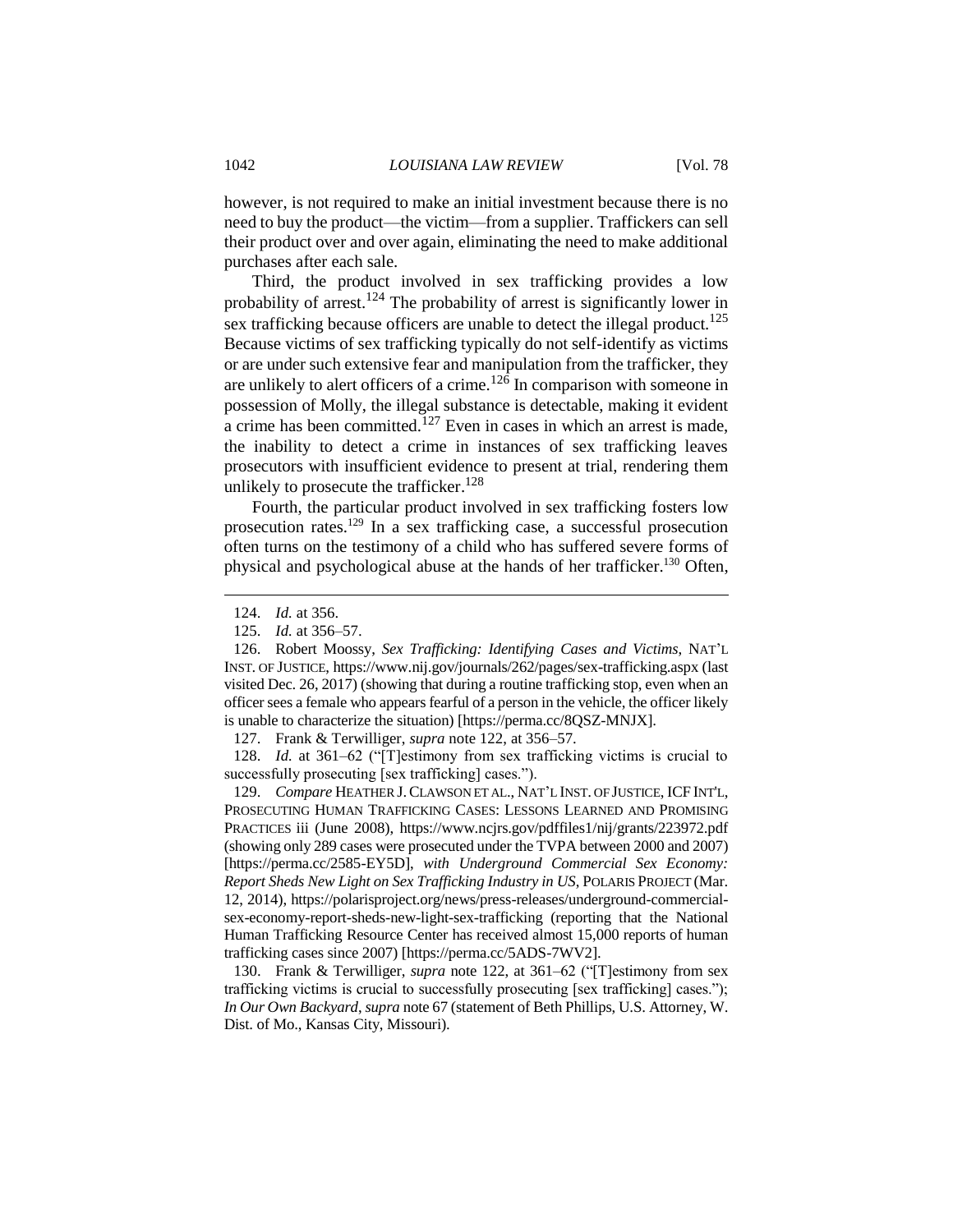however, victims cannot be located for trial or are unwilling to testify against their trafficker because they are in love with their abuser.<sup>131</sup> The bond a victim feels toward her abuser is known as Stockholm Syndrome and is similar to what domestic violence victims experience.<sup>132</sup> The victim also may lack a supportive family structure or may have become addicted to drugs.<sup>133</sup> Many children feel ashamed and distrustful or even feel that no wrong has been committed against them. <sup>134</sup> Without the victim's testimony, prosecutors have little to no evidence to present at trial. Low

133. *In Our Own Backyard*, *supra* note 67.

134. *Id.*

<sup>131.</sup> FARRELL ET AL., *supra* note 65, at 201 (stating that one of the main reasons why gaining victim/witness cooperation is so difficult is because of the victim's unconditional love for the trafficker); Wendy L. Patrick, *Human Trafficking: Psychology of Recruitment,* PSYCH. TODAY (Jan. 13, 2014), https://www.psychology today.com/blog/why-bad-looks-good/201401/human-trafficking-psychology-recruit ment ("Many trafficking victims have been seduced into their circumstances by traffickers posing as adoring suitors, and have stayed in their situation out of love for their abuser. Accordingly, the relationships between human traffickers and their victims often masquerade as consensual relationships of love and affection. . . . Similar to grooming techniques used by child molesters, the use of professed love and attention in the recruitment process is an easier method of manipulation than force or violence due to the strong emotional bond victims form with their offenders.") [https://perma.cc/WAR3-LQ6S].

<sup>132</sup>*. See* SMITH ET AL., *supra* note 72, at 35, 40–44; Dorchen A. Leidholdt, *Human Trafficking and Domestic Violence A Primer for Judges*, 52 JUDGES' J. (ABA) 16, 17 (2013), http://www.americanbar.org/publications/judges\_journal /2013/winter/human\_trafficking\_and\_domestic\_violence\_a\_primer\_for\_judges.html (last visited Nov. 6, 2017) [https://perma.cc/VB7W-U3QK]; ELLIOTT GLUCK AND RRICHA MATHUR, STATE POL'Y ADVOCACY AND REFORM CTR., CHILD SEX TRAFFICKING AND THE CHILD WELFARE SYSTEM (July 2014), http://childwelfares parc.org/wp-content/uploads/2014/07/Sex-Trafficking-and-the-Child-Welfare-System .pdf ("In addition to trauma due to sexual abuse, trafficked children and youth often form emotional bonds with their trafficker, making it difficult to realize when they are being exploited. Victims may make progress in rehabilitating their lives, only to leave their support system and go back to their abuser. Researches have identified this positive feeling by a victim towards an abuser as Stockholm syndrome and have found that trafficked children and youth often display its characteristics.") [https://perma.cc/Q2GE-3SRG]; Lisa Marie Jenkins, *Human Sex-Trafficking, A Collective Negligence*, HUFF. POST (Jan. 12. 2017), https://www.huffingtonpost .com/lisa-marie-jenkins/human-sextrafficking-a-co\_b\_8964396.html (stating that child victims of sex trafficking "will often develop Stockholm syndrome, identifying with their abuser and don't know how to get out or even want to get out, as they are full of shame and are trapped by the belief that this is love") [https://perma.cc/5L7H-EHAX].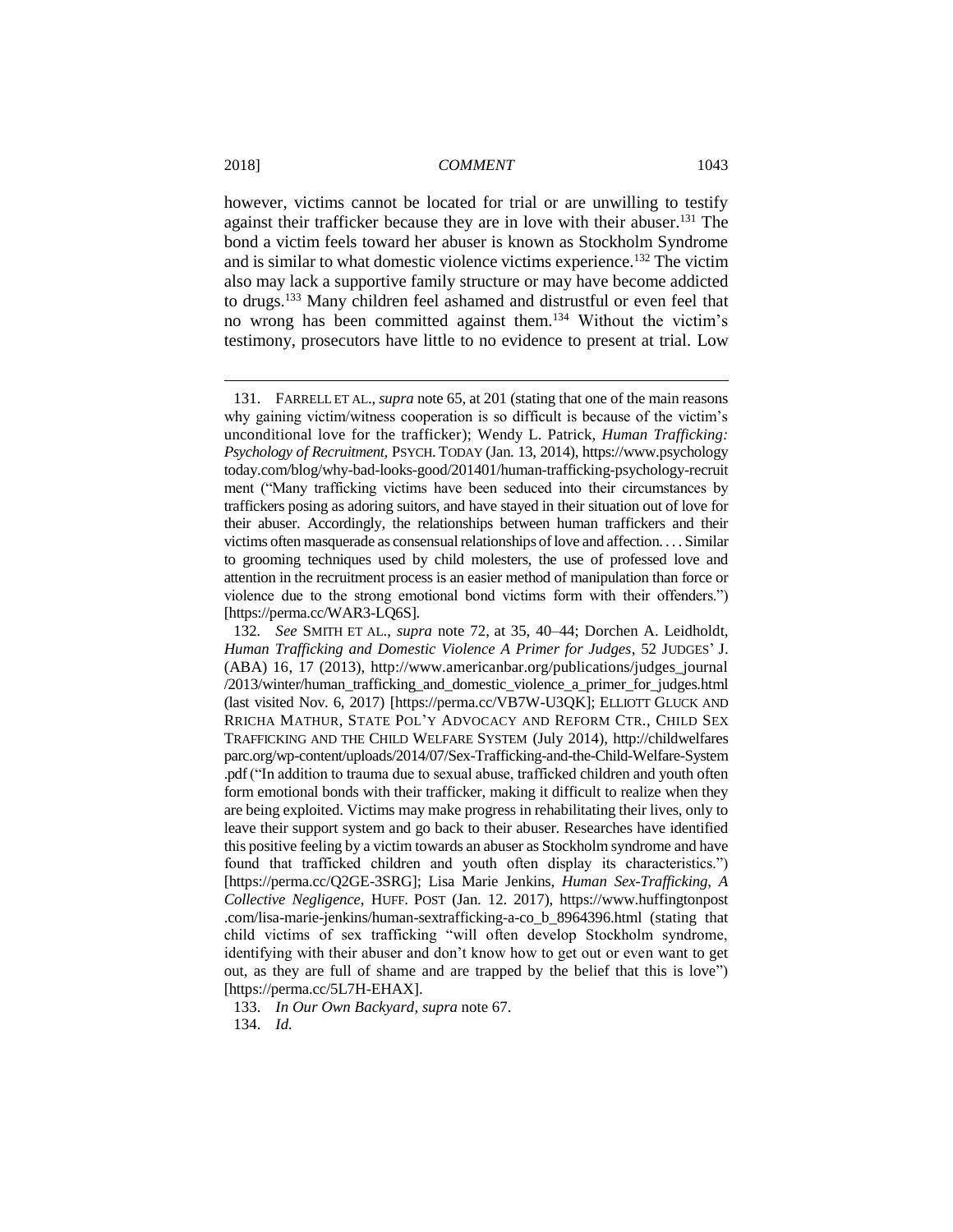prosecution rates regarding sex trafficking crimes stem from the challenges faced by law enforcement and prosecutors in the course of investigating and prosecuting sex trafficking cases.<sup>135</sup>

# *2. Challenges Faced by Prosecutors and Law Enforcement*

Sex trafficking cases present many unique challenges for prosecutors and law enforcement. Along with the inability to detect illegal activity and insufficient evidence to present at trial, they lack familiarity with sex trafficking laws.<sup>136</sup> This lack of familiarity leads prosecutors to dismiss or reduce the trafficker's charges, only exacerbating the problem.<sup>137</sup>

Though many states' laws provide adequate penalties for sex trafficking offenses, the trafficker is usually not prosecuted under those laws, making the penalty ineffective.<sup>138</sup> In the United States, prosecutors have considerable discretion in deciding what charges to bring against a defendant and "[r]esearch suggests that prosecutors commonly make charging decisions based on the likelihood of conviction."<sup>139</sup> A prosecutor's assessment of whether a case is likely to result in a conviction is based on factors like the strength of the evidence against the defendant, suspect and victim characteristics, and the victim's relationship to the suspect.<sup>140</sup>

After assessing the possibility of securing a conviction in a sex trafficking case, prosecutors typically choose either to dismiss the charges or charge the trafficker with a lesser crime they deem to be more likely to result in a conviction.<sup>141</sup> Thus, the prosecutor's decision to dismiss or reduce the charges renders sex trafficking laws—no matter how comprehensive—largely ineffective in combating the crime. A primary factor contributing to the prosecutor's incorrect charging decision, as well

<sup>135.</sup> Long & Garvey, *supra* note 24; Farrell et al., *supra* note 77.

<sup>136.</sup> Farrell et al., *supra* note 77, at 52–53.

<sup>137.</sup> *See* SMITH ET AL., *supra* note 72, at 13 ("[P]rosecutors continue to apply more familiar laws—commercial sexual exploitation of children [("CSEC")] and other sexual abuse laws—many of which carry lesser penalties.").

<sup>138.</sup> *See* Elizabeth M. Wheaton et al., *Economics of Human Trafficking*, INT'L MIGRATION 116, 122, 130–36 (2010), https://www.amherst.edu/media/view/247221 /original/Economics+of+Human+Trafficking.pdf [https://perma.cc/SS86-VQHE].

<sup>139.</sup> Farrell et al*.*, *supra* note 77, at 51.

<sup>140.</sup> *Id.* at 52.

<sup>141.</sup> *See* SMITH ET AL., *supra* note 72, at 13 ("[P]rosecutors continue to apply more familiar laws—commercial sexual exploitation of children [("CSEC")] and other sexual abuse laws—many of which carry lesser penalties.").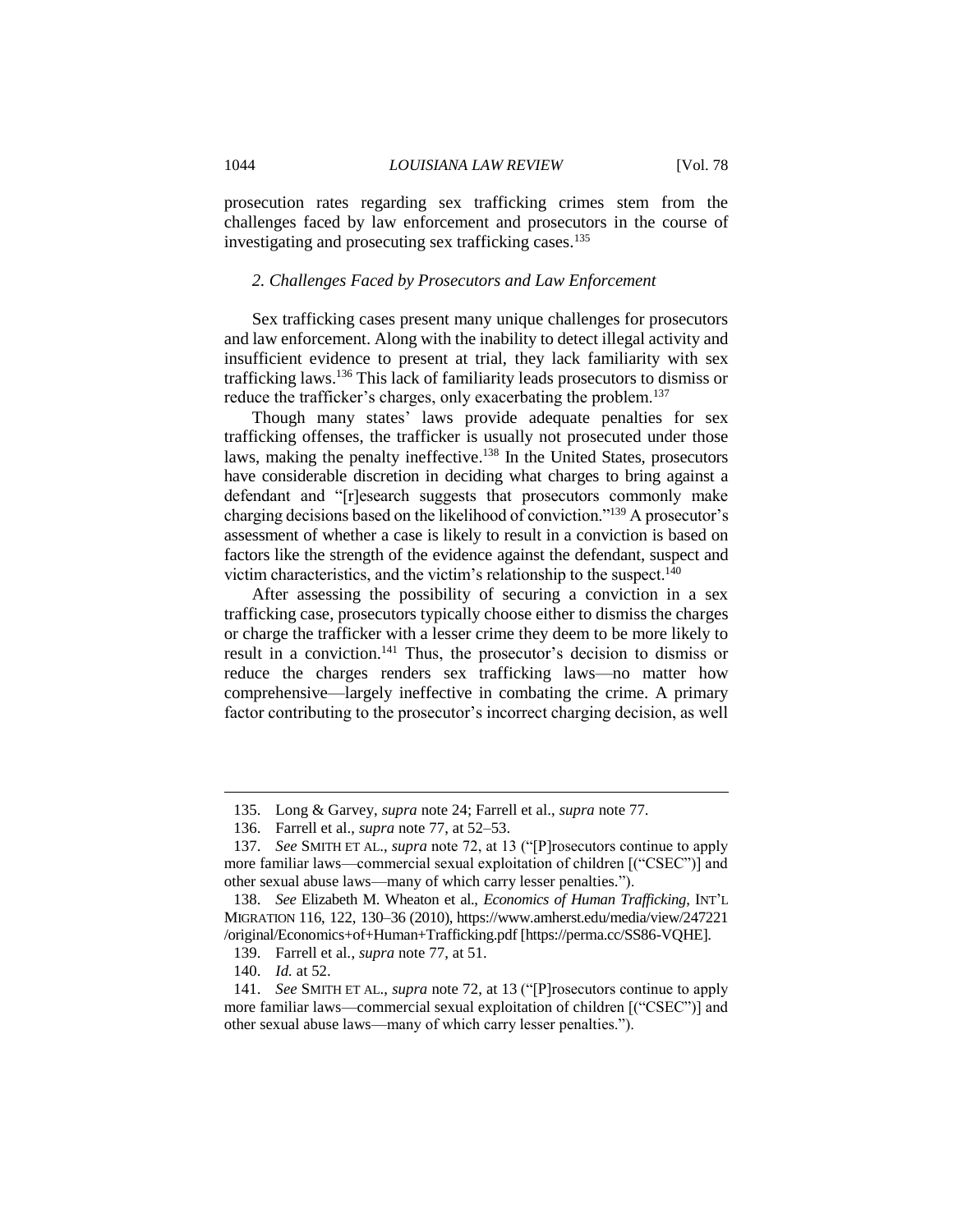as the ineffectiveness of sex trafficking laws, is a lack of familiarity with these laws by prosecutors and law enforcement.<sup>142</sup>

Even when sufficient evidence exists to pursue prosecution, prosecutors may still dismiss the charges.<sup>143</sup> Prosecutors are more likely to dismiss charges when they are unsure of a case's processing norms, such as routine charges, plea agreements, how a jury will perceive victims or witnesses, and punishment.<sup>144</sup> A prosecutor's lack of familiarity with sex trafficking crimes and laws make him less likely to be able to predict how a judge or jury will interpret the evidence or perceive the victims.<sup>145</sup> Trafficking laws are also difficult to navigate and require evidence that prosecutors and officers are not accustomed to obtaining.<sup>146</sup> One prosecutor stated that "trafficking law hasn't been used that much, so, as a prosecutor, you don't want to be the only one using it, and all of a sudden your case doesn't go forward."<sup>147</sup> The lack of knowledge as to the case's processing norms, combined with the difficulty of navigating the statutes, causes prosecutors to shy away from prosecuting sex trafficking cases.<sup>148</sup>

The challenges posed in the prosecution and enforcement of trafficking laws, along with the low "costs" and high "benefits" incurred by the trafficker, reveal why sex trafficking is so pervasive despite legislative attempts to remedy the problem. Adequate laws and innovative strategies are needed to assist prosecutors and law enforcement in countering the high incentives and low repercussions involved in selling Holly as opposed to selling Molly.

# III. RETHINKING HOW TO STOP TIM FROM SELLING HOLLY

In assessing state level sex trafficking laws, two problems become apparent. First, nearly half of the states still do not have adequate laws.<sup>149</sup> Second, the states that do have adequate laws are not prosecuting offenders under those laws.<sup>150</sup> Making sex trafficking a strict liability crime would address both of these issues. Though imposing strict liability will greatly aid prosecutors combating sex trafficking, this change alone is not

<sup>142.</sup> *See id.*

<sup>143.</sup> Farrell et al., *supra* note 77, at 52–53.

<sup>144.</sup> *Id.*

<sup>145.</sup> *Id.* at 53.

<sup>146.</sup> *Id.* at 60.

<sup>147.</sup> *Id.*

<sup>148.</sup> *Id.*

<sup>149.</sup> 2015 PROTECTED INNOCENCE CHALLENGE, *supra* note 26, at 16.

<sup>150.</sup> Farrell et al., *supra* note 77, at 48, 60–62.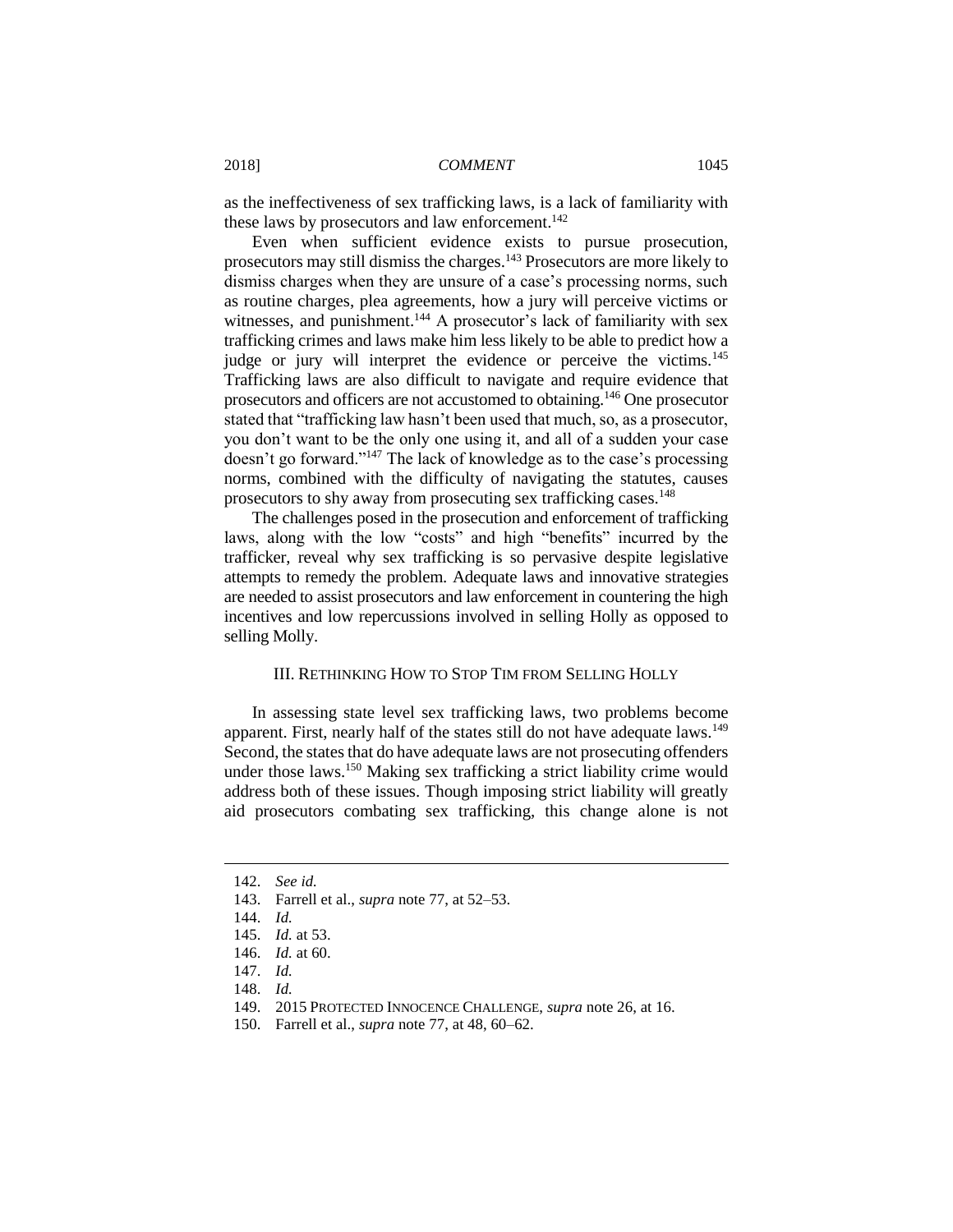sufficient. To secure a conviction against a trafficker, prosecutors also need a new approach as to how they build their case.

#### *A. The Need for a Stricter Approach*

The first step in eradicating sex trafficking is to make sex trafficking a strict liability crime. In criminal law, criminal liability is determined by the presence of both *mens rea* and *actus reus*. <sup>151</sup> *Mens rea* is the mental state required for a crime, and *actus reus* is the physical conduct required for the crime.<sup>152</sup> A strict liability crime is "an offense for which the action alone is enough to warrant a conviction, with no need to prove a mental state; a crime that does not require a *mens rea* element." <sup>153</sup> Once the conduct element, the *actus reus*, has been satisfied, the offender is guilty of the crime, regardless of whether he knew or should have known the action was illegal.<sup>154</sup> The Supreme Court has stated that a *mens rea* component is necessary to distinguish legal conduct from wrongful conduct; thus, courts generally disfavor strict liability crimes.<sup>155</sup>

Statutory rape, along with public welfare offenses,<sup>156</sup> has long been held as one of the exceptions to the *mens rea* requirement.<sup>157</sup> Statutory rape is "unlawful sexual intercourse with a person under the age of consent (as defined by statute), regardless of whether it is against that person's will."<sup>158</sup> Though states use different terms to refer to the conduct, every state imposes

 $\overline{a}$ 

157. *See* Morissette v. United States, 342 U.S. 246, 251 n.8 (1952) (illustrating that in 1952, statutory rape became a strict liability crime); DRESSLER, *supra* note 151, at 147 (stating that perhaps the most common example of a non-public welfare offense that is characterized as strict liability is statutory rape and that "Congress and state legislatures began to enact laws, most of which contained no express *mens rea* requirement, that came to be characterized as 'public welfare offenses,'" and "[n]otwithstanding the presumption against strict criminal liability, courts frequently authorize it in the case of public welfare offenses.").

<sup>151.</sup> *See* JOSHUA DRESSLER, UNDERSTANDING CRIMINAL LAW 85 (2012) ("[C]rimes have two components: the '*actus reus*,' the physical or external portion of the crime; and the '*mens rea*,' the mental or internal feature.").

<sup>152.</sup> *See id.*

<sup>153.</sup> *Strict Liability Crime*, BLACK'S LAW DICTIONARY, *supra* note 23.

<sup>154.</sup> *Criminal Law*, CORNELL U. LAW SCH. (2016), https://www.law.cornell .edu/wex/criminal\_law [https://perma.cc/QFE5-MM8B].

<sup>155.</sup> United States v. X-Citement Video, 513 U.S. 64, 72–73, 72 n.3 (1994).

<sup>156.</sup> Francis B. Sayre, *Public Welfare Offenses*, 33 COLUM. L. REV. 55, 56 n.5 (1933) ("The term, 'public welfare offenses,' is used to denote the group of police offenses and criminal nuisances, punishable irrespective of the actor's state of mind," thus a crime punishable without proof of a *mens rea*.).

<sup>158.</sup> *Statutory Rape*, BLACK'S LAW DICTIONARY (10th ed. 2014).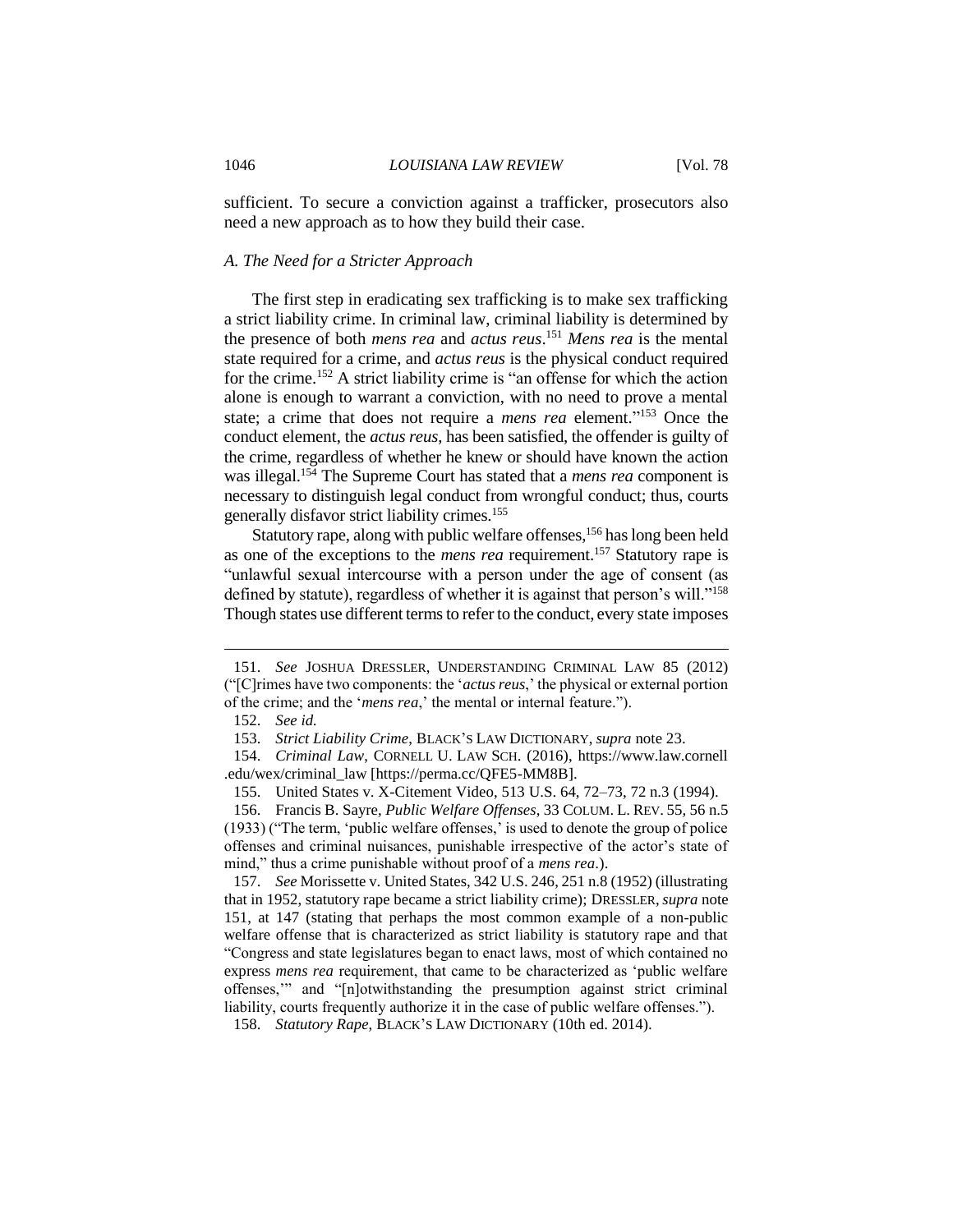criminal liability for sexual intercourse or sexual contact with a minor. 159 In most states, statutory rape is a strict liability crime, requiring no "consciousness of wrongdoing." <sup>160</sup> There are two rationales for making statutory rape a strict liability crime: first, regardless of the minor's voluntary participation in the act, the minor is legally incapable of consenting; and second, the state has an interest in enforcing morality and protecting its minor citizens.<sup>161</sup>

Similar principles apply to the crime of sex trafficking of a minor. At its most basic level, sex trafficking of a minor is statutory rape.<sup>162</sup> A minor is legally unable to consent to commercial sex acts just as she is unable to consent to non-commercial sex acts.<sup>163</sup> Therefore, when a trafficker sells a minor to a john, the john is committing statutory rape, and the trafficker is soliciting, organizing, and profiting from the rape. The fact that something of value was exchanged in the commercial context is irrelevant. Like rape, sex trafficking is a criminal offense, regardless of the victim's age. <sup>164</sup> A lengthier sentence for a trafficker who victimizes a minor should be considered a "cost of doing business," or as Chief Justice Rehnquist stated, it is reasonable for the offender to bear the "risk of error."<sup>165</sup> Imposing strict liability on sex trafficking would increase the cost of doing business as a trafficker because it would increase the chances of receiving punishment for the crime, thus decreasing the incentive to sell Holly.<sup>166</sup>

<sup>159.</sup> ASAPH GLOSSER ET AL., LEWIN GRP., STATUTORY RAPE: A GUIDE TO STATE LAWS AND REPORTING REQUIREMENTS 6–7 (2004), https://pdfs.semantic scholar.org/e033/91f984cd7134f06312951b0aa56b31ebd727.pdf [https://perma.cc /95R3-P3RY].

<sup>160</sup>*. See* Sandra Norman-Eady, *Statutory Rape Laws by State*, OLR RES. REPORT (Apr. 14, 2003), https://www.cga.ct.gov/2003/olrdata/jud/rpt/2003-r-0376.htm [https://perma.cc/4TWB-95C6]; *see also* Catherine L. Carpenter, *On Statutory Rape, Strict Liability, and the Public Welfare Offense Model*, 53 AM. U. L. REV. 313, 345 (2003) (identifying states that require some scienter element for statutory rape under the true crime model).

<sup>161.</sup> *See* Carpenter, *supra* note 160, at 334–35.

<sup>162.</sup> *Compare Statutory Rape*, BLACK'S LAW DICTIONARY,*supra* note 158, *with* 18 U.S.C. § 1591 (2012).

<sup>163.</sup> *See* LA.REV.STAT. § 14:80 (2017) (suggesting that there is no differentiation between commercial and non-commercial sex acts).

<sup>164.</sup> *Compare* Norman-Eady et al., *supra* note 160, *with* 22 U.S.C. § 7102 (2012) [https://perma.cc/UYL9-B57U].

<sup>165.</sup> United States v. X-Citement Video, 513 U.S. 64, 76 n.5 (1994) (stating that because producers of child pornography interact with the victims, it is reasonable for the producers to bear the "risk of error" in determining the individual's age).

<sup>166.</sup> Although the john, and many times the trafficker as well, could be charged with statutory rape as opposed to sex trafficking, the punishment imposed for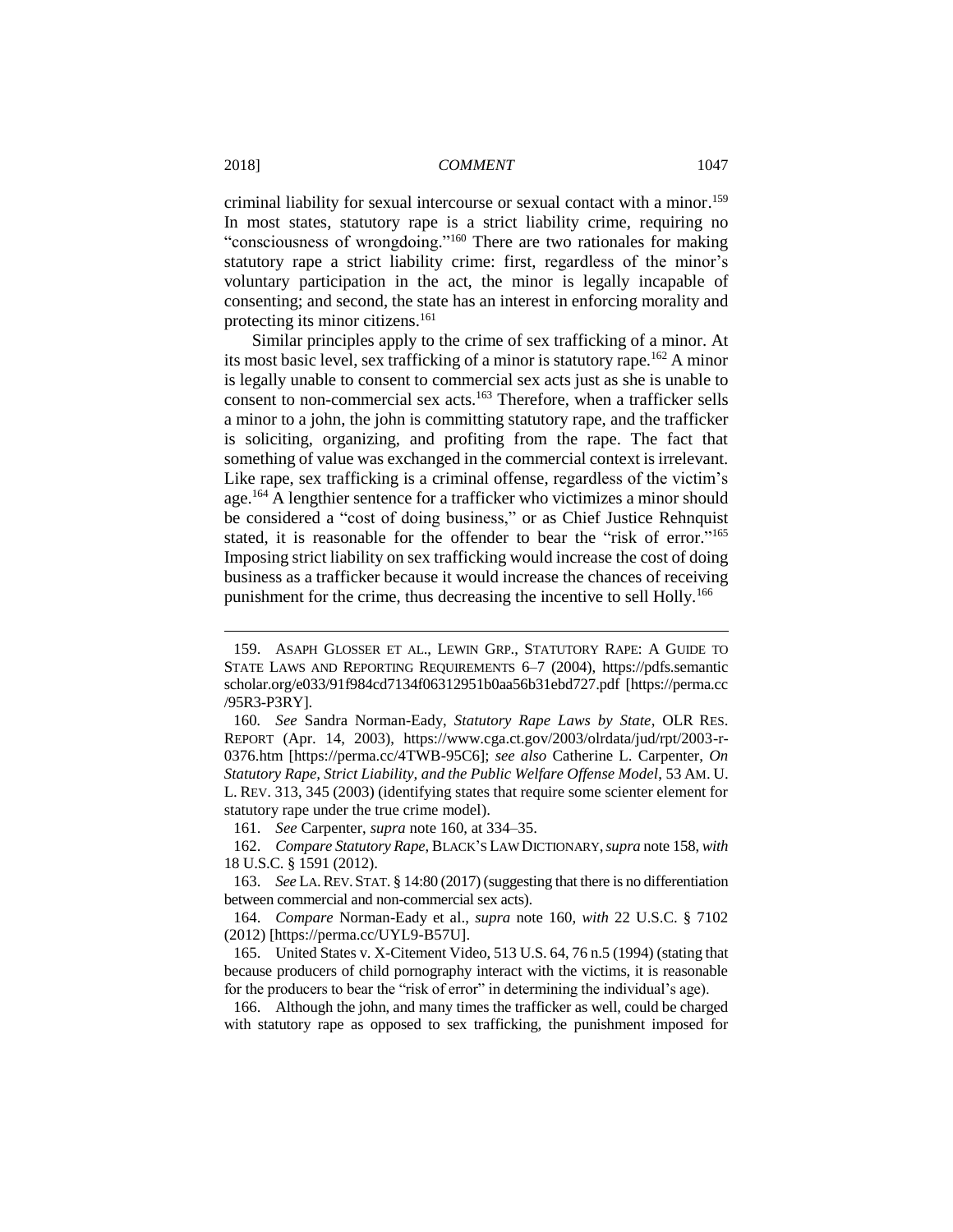#### 1048 *LOUISIANA LAW REVIEW* [Vol. 78

Further, when compared to statutory rape, there is an even greater justification for implementing strict liability in sex trafficking crimes. Sex trafficking is a criminal industry, driven by the economic theory of supply and demand.<sup>167</sup> Though the federal government can prosecute those persons who seek commercial sex acts performed by minors representing the "demand" side—investigating and prosecuting traffickers who provide the supply is imperative to address the crime adequately.<sup>168</sup> Without making sex trafficking a strict liability crime, the burden on prosecutors to prove the *mens rea* element is typically too great to secure a conviction.<sup>169</sup> Therefore, just as statutory rape is a strict liability crime, there is even greater justification for strict liability in sex trafficking because it assists in combating a criminal industry.

Strict liability offenses, however, generally are disfavored because they lack the *mens rea* requirement. <sup>170</sup> Many scholars and commentators have expressed concerns about punishing a person without requiring the individual to demonstrate a culpable state of mind.<sup>171</sup> There is also the concern that strict liability violates a person's Fifth Amendment right to Due Process.<sup>172</sup> The United States Supreme Court, however, repeatedly has upheld strict liability crimes and their constitutionality.<sup>173</sup>

statutory rape is not adequate to deter the criminal enterprise of sex trafficking. In contrast, the punishment for sex trafficking is substantially greater. For example, under 18 U.S.C. § 1591, sex trafficking of a minor imposes a punishment of up to life in prison. 18 U.S.C. § 1591(b).

<sup>167</sup>*. Human Trafficking: Why Trafficking Exists*, NAT'L HUMAN TRAFFICKING RES. CTR., https://traffickingresourcecenter.org/type-trafficking/human-trafficking (last visited Nov. 2, 2017) [https://perma.cc/T63T-WW59].

<sup>168.</sup> *See* Linda Smith & Samantha Healy Vardaman, *A Legislative Framework for Combating Domestic Minor Sex Trafficking*, 23 REGENT U. L. REV. 265, 278– 79 (2010) (discussing the ramifications for charging sex traffickers under nontrafficking statutes).

<sup>169.</sup> *See* POLARIS PROJECT, 2013 ANALYSIS OF STATE HUMAN TRAFFICKING LAWS 37–38 (Aug. 2013), https://polarisproject.org/sites/default/files/2013-State-Ratings-Analysis.pdf [https://perma.cc/6F5F-NUJ3].

<sup>170.</sup> United States v. U.S. Gypsum Co., 438 U.S. 422, 437–38 (1978).

<sup>171.</sup> *See, e.g.*, Alan C. Michaels, *Constitutional Innocence*, 112 HARV. L. REV. 828 (1999); Richard A. Wasserstorm, *Strict Liability in the Criminal Law*, 12 STAN. L. REV. 731 (1960).

<sup>172.</sup> Michaels, *supra* note 171; Wasserstorm, *supra* note 171.

<sup>173.</sup> *See* United States v. Balint, 258 U.S. 250, 252 (1922) (holding that strict liability offenses do not violate the Fifth Amendment's Due Process Clause); Staples v. United States, 511 U.S. 600, 636 (1994) ("[I]t is the responsibility of Congress, not this Court, to amend the statue if Congress deems it unfair or unduly strict.").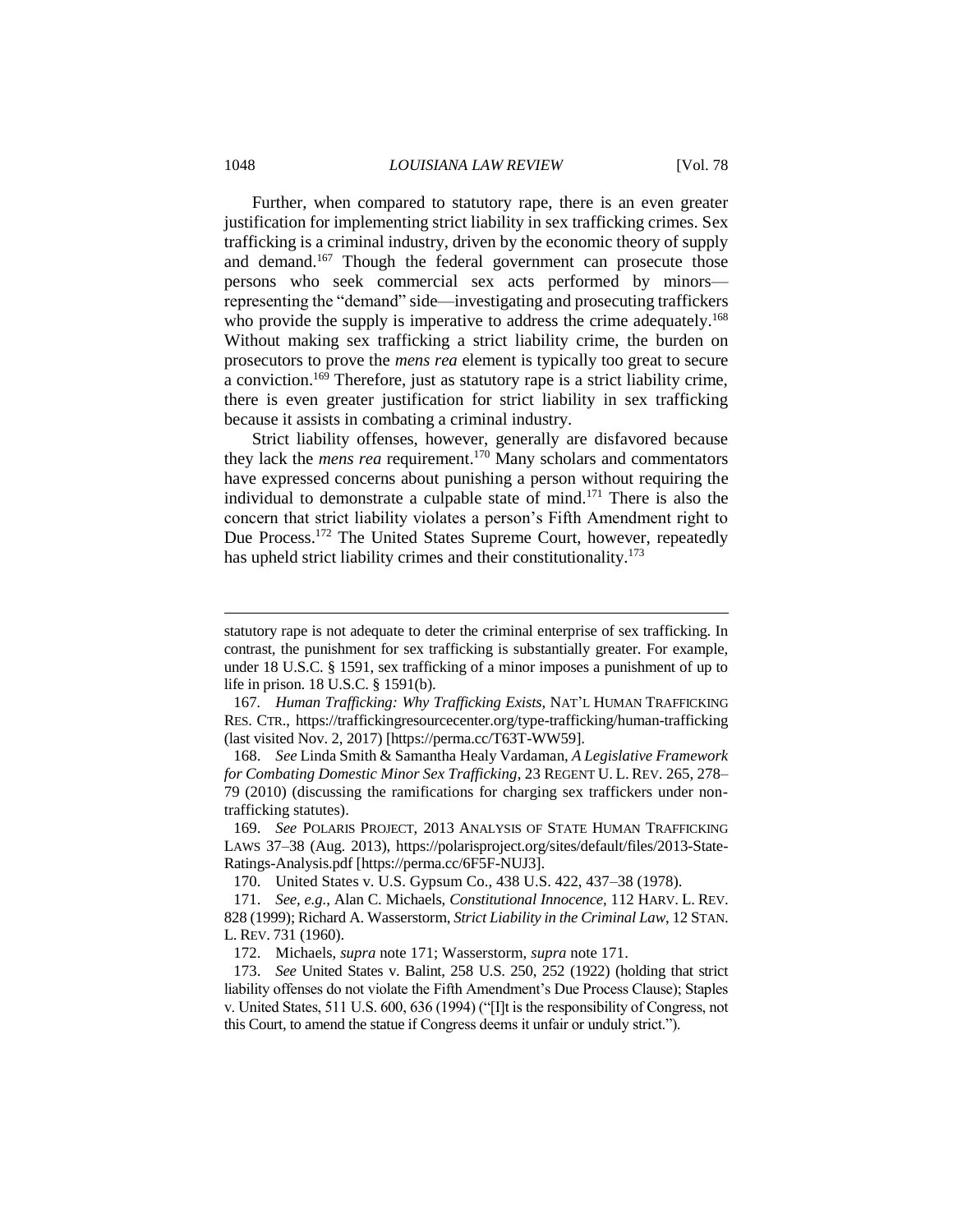The purpose of the *mens rea* requirement in criminal offenses is to prevent a defendant from being punished for something that he did not know was wrong; it is this knowledge that distinguishes legal innocence from wrongful conduct.<sup>174</sup> In cases of sex trafficking, however, the defendant knows it is wrong to engage in the *actus reus*, the act of trafficking the individual, whether or not he knows the victim's age. The defendant's Fifth Amendment rights, taking into account that he knows his actions are illegal although he may not know the age of his victim, must be weighed against the need to prosecute a hidden and pervasive criminal industry that is inflicting severe long-term physical and psychological effects $175$  on children in the United States. In deciding if sex trafficking should be a strict liability crime, each state must choose how it will allocate the competing weights. In 2016, Louisiana chose to balance the scales and apportion more weight to the victims.

In *State v. Sims*, the Louisiana Supreme Court upheld the constitutionality of Louisiana Revised Statutes § 14:46.3, which imposes strict liability on the crime of sex trafficking.<sup>176</sup> The statute criminalizes the trafficking of children for sexual purposes and indicates that lack of knowledge as to a victim's age is not a defense to the crime.<sup>177</sup> The defendant in *Sims* challenged the constitutionality of the statute, asserting that it denied her due process because it was contradictory, vague, ambiguous, and indefinite.<sup>178</sup> Though the Court noted that strict liability criminal offenses generally are disfavored, it nevertheless upheld the constitutionality of the statute, making Louisiana one of 17 states to impose strict liability on the crime of sex trafficking.<sup>179</sup>

<sup>174.</sup> *See* United States v. X-Citement Video, 513 U.S. 64, 72–73 (1994).

<sup>175.</sup> SMITH ET AL., *supra* note 72, at 41–44.

<sup>176.</sup> State v. Sims, 195 So. 3d 441, 445 (La. 2016); *see also* LA. REV. STAT. § 14:46.3 (2017).

<sup>177.</sup> § 14:46.3; *Sims*, 195 So. 3d at 445 (stating that lack of knowledge as to the victim's age is not a defense).

<sup>178.</sup> *Sims*, 195 So. 3d at 442.

<sup>179.</sup> *Id.* at 444, 448; ALA. CODE § 13A-6-152(a)(3) (2017); ARK. CODE ANN. § 5-18-103 (2017); CAL. PENAL CODE § 236.1 (West 2017); COLO. REV. STAT. § 18-3-504 (2017); DEL. CODE ANN. tit. 11, § 787 (2017); FLA. STAT. § 787.06(3)(g) (2017); IOWA CODE § 710A.2(8) (2015); LA. REV. STAT. § 14:46.3(C)(2) (2015); MINN. STAT. § 609.352 (2017); MISS. CODE ANN. § 97-3-54.1(a)(c) (2017); MO. REV. STAT. § 566.212(2) (2017); NEV. REV. STAT. ANN. § 201.300 (2017); N.J. STAT. ANN. § 2C:34-1(b)(7) (West 2017); N.C. GEN. STAT. § 14-43.11 (2017); N.D. CENT. CODE § 12.1-40-01(3) (2017); S.C. CODE ANN. § 16-15-425 (2017); S.D. CODIFIED LAWS § 22-24A-5 (2017); *see also* NAT'L DISTRICT ATTORNEYS ASS'N, *supra* note 28; *Strict Liability Crime*, BLACK'S LAW DICTIONARY, *supra*  note 23 (stating that a strict liability crime is "an offense for which the action alone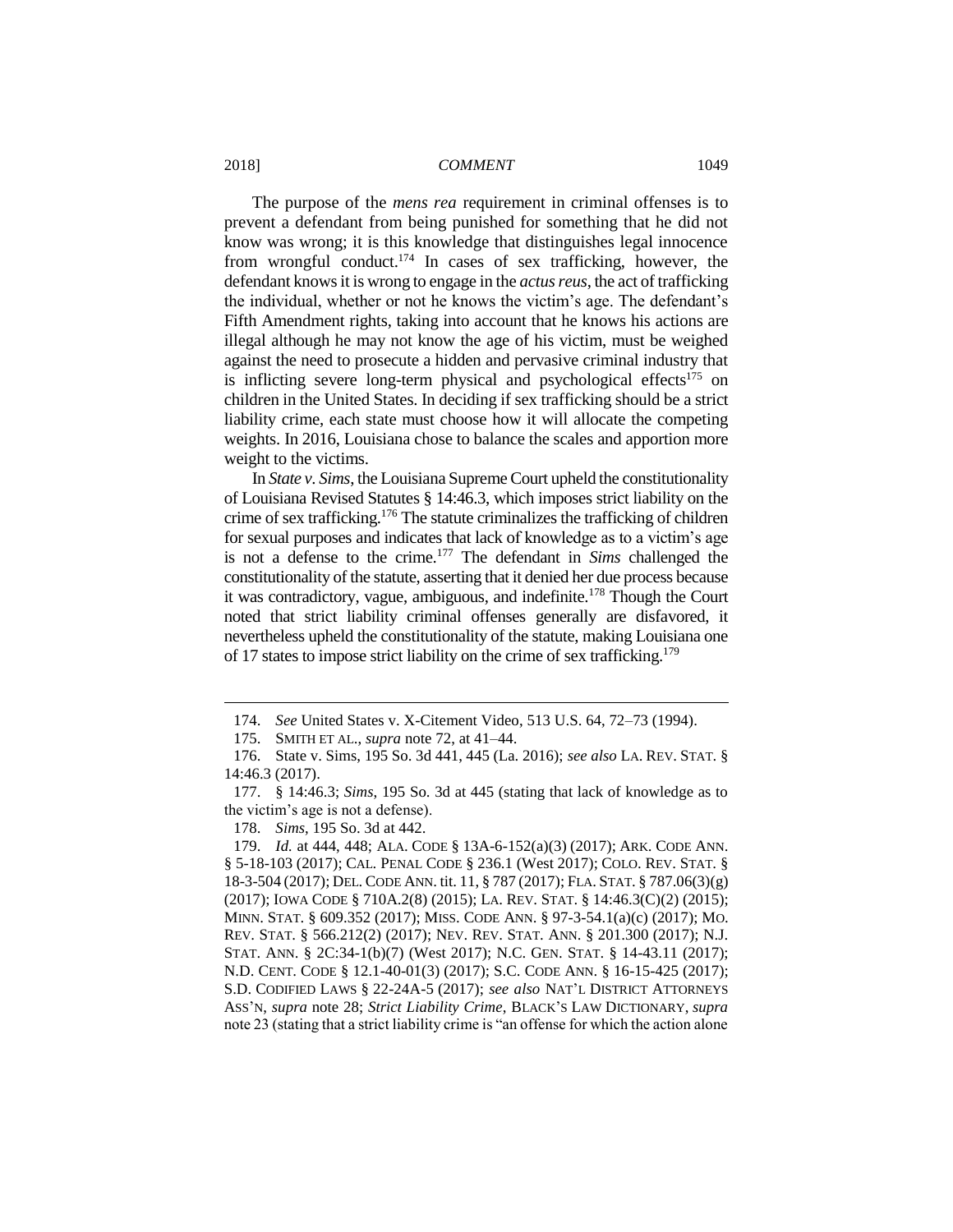#### 1050 *LOUISIANA LAW REVIEW* [Vol. 78

*Sims* represents a critical component of effectively combating sex trafficking. If the requirement to prove that the trafficker knew the victim was a minor—something that is virtually impossible to do—is removed, a chain reaction will take place: prosecutors will become more confident in their ability to secure a conviction and will prosecute more sex trafficking cases under sex trafficking laws, increasing the trafficker's "cost" in selling Holly, which will lead to a substantial decrease in sex trafficking.

#### *B. A Uniform Attack Plan Amongst States*

Although the federal government is a key player in the war against sex trafficking, the war ultimately will be won or lost at the state and local levels.<sup>180</sup> Three main reasons justify why state involvement is crucial in abolishing sex trafficking. First, sex trafficking largely is a mobile market, and inconsistent state laws create significant patchwork problems.<sup>181</sup> Traffickers, if thought of as rational businesspeople, will gravitate toward states with the most relaxed trafficking laws, that is, the lowest cost of doing business.<sup>182</sup> Second, state authorities are more likely to come into contact with victims of sex trafficking because they are intimately

is enough to warrant a conviction, with no need to prove a mental state; a crime that does not require a *mens rea* element").

<sup>180.</sup> *See, e.g.*, Daniel Tichenor, *The Politics of Modern Slavery in America: Advocacy Groups and Human Trafficking Reform*, *in* MARSHALING EVERY RESOURCE: STATE AND LOCAL RESPONSES TO HUMAN TRAFFICKING 43 (Dessi Dimitrova ed., 2007) ("The imperatives driving the pursuit of state-level trafficking legislation are largely about the distribution of resources: prosecutions of traffickers and victim identification depend heavily on the mobilization of state and local law enforcement."); *see also* ABA CTR. FOR HUMAN RIGHTS, UNIF. LAW COMM'N PROJECT PROPOSAL: UNIFORM HUMAN TRAFFICKING LAW 2 (2010), http://www.uniformlaws.org/shared/docs/Human%20Trafficking/PRHT\_Final% 20Report%20v%20(5)\_Jul10.pdf (proposing a uniform state anti-trafficking law as a solution) [https://perma.cc/CHT7-FBLU].

<sup>181.</sup> ABA CTR. FOR HUMAN RIGHTS, *supra* note 180.

<sup>182.</sup> *See* Siddharth Kara, *Designing More Effective Laws Against Human Trafficking*, 9 NW. J. INT'L HUM. RTS. 123, 138–43, app. (2011) (analyzing the low-risk, high-reward economics of sex trafficking to show that traffickers are economically rational criminal entrepreneurs and creating actual balance sheets of theoretical sex traffickers to illustrate their business model); *see also ILO says forced labour generates annual profits of US \$ 150 billion*, *supra* note 21, at 13 tbl.2.1 (estimating total annual profits from human trafficking to be \$150.2 billion, \$99 billion from sex trafficking, and \$51.2 billion from forced labor).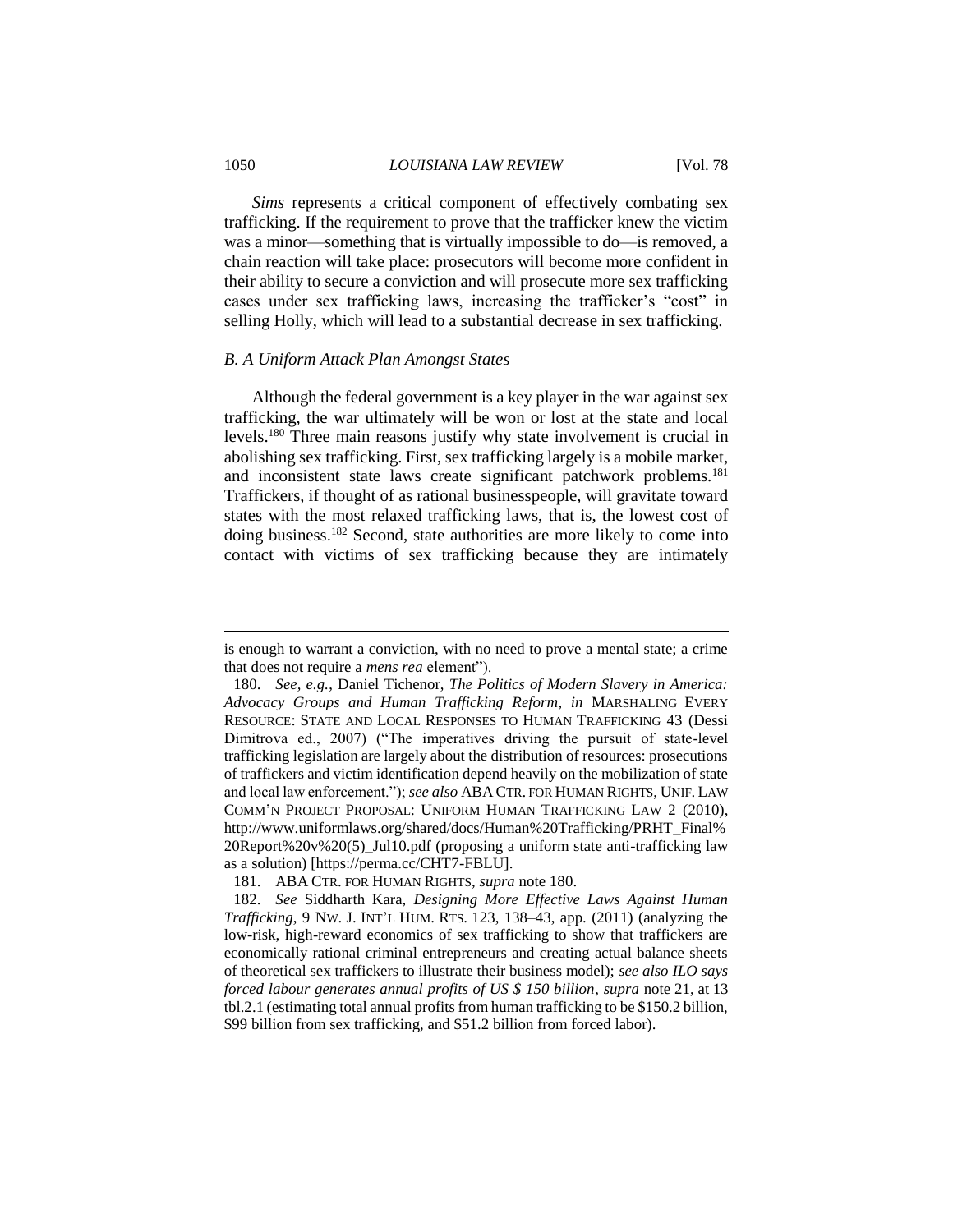involved in the daily affairs of the communities they serve.<sup>183</sup> Third, the magnitude of sex trafficking is simply too large for the federal government to handle on its own.<sup>184</sup> To address these state level issues effectively, a uniform plan of attack is required.

In 2013, the Uniform Law Commission drafted the Uniform Act on the Prevention of and Remedies for Human Trafficking ("Uniform Act") to unify states' laws and enhance anti-sex trafficking efforts at the state level.<sup>185</sup> The Uniform Act officially was endorsed by the American Bar Association soon after its adoption, which represents a critical step forward in providing states a comprehensive plan to establish effective criminal penalties and victim protections.<sup>186</sup> The Uniform Act, however, is only a model law and its adoption is at the discretion of each state.

To combat sex trafficking in the United States effectively, it is imperative that states use the Uniform Act. Consistency among state trafficking laws will promote collaboration between law enforcement officers, prosecutors, lawyers, non-government organizations ("NGOs"), and others involved in the investigation and prosecution of sex trafficking.<sup>187</sup> Though every state has laws regarding sex trafficking, they vary greatly in both scope and substance. Some states' laws are comprehensive while others have only minimal provisions.<sup>188</sup> The Uniform Act solves those inconsistences and provides states with the three components necessary to address trafficking:

<sup>183.</sup> Jim Finckenauer & Min Liu, *State Law and Human Trafficking*, *in*  MARSHALING EVERY RESOURCE: STATE AND LOCAL RESPONSES TO HUMAN TRAFFICKING, *supra* note 180, at 7 (noting that local police are more likely to come across trafficking cases than either federal or state authorities).

<sup>184.</sup> James Gallagher & Dominique Roe-Sepowitz, *Exploring Sex Trafficking and Prostitution Demand During the Super Bowl 2014*, ASU SCH. OF SOC. WORK 4 (2014), https://socialwork.asu.edu/sites/default/files/%5Bterm%3Aname%5D/% 5Bnode%3Acreate%3Acustom%3AYm%5D/exploring-sex-trafficking-and-prosti tution-demand-during-the-super-bowl-2014\_2.pdf ("The sheer volume of illicit activity and potential for minor victims overwhelms the capacity of any single law enforcement agency to respond in a way that would discourage traffickers . . . . [A]ny solutions to the issue will require a multifaceted and multijurisdictional approach.") [https://perma.cc/VZ5R-7XRE].

<sup>185.</sup> UNIFORM ACT ON PREVENTION OF AND REMEDIES FOR HUMAN TRAFFICKING (2013); *Acts: Prevention of and Remedies for Human Trafficking*, UNIF. LAW COMM'N (2016), http://www.uniformlaws.org/Act.aspx?title=Prevention% 20of%20and%20Remedies%20for%20Human%20Trafficking (last visited Nov. 2, 2017) [https://perma.cc/UM87-V25D].

<sup>186.</sup> *A Look Back: Building a Human Trafficking Legal Framework*, *supra* note 89; AM.BAR ASS'N,RESOLUTION WITH REPORTS TO THE HOUSE OF DELEGATES (2013).

<sup>187.</sup> RESOLUTION WITH REPORTS TO THE HOUSE OF DELEGATES, *supra* note 186. 188. *Id.*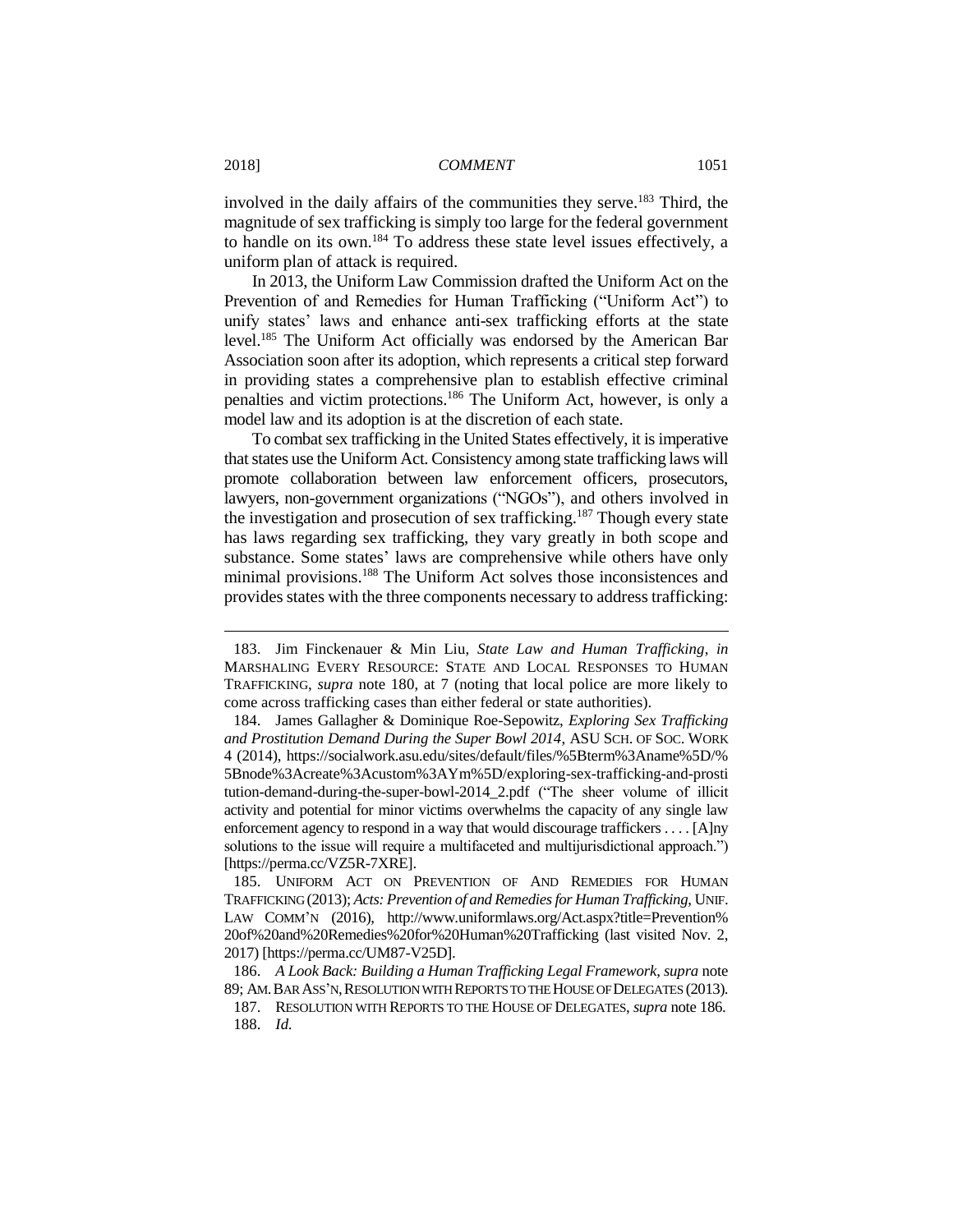(1) comprehensive criminal provisions; (2) provisions for victim services and remedies; and  $(3)$  establishing a coordinating body.<sup>189</sup>

If states adopt the Uniform Act, sex trafficking will become a strict liability crime in every state.<sup>190</sup> Strict liability of sex trafficking allows law enforcement to identify sex trafficking more easily because it eliminates the requirement for officers to ascertain the defendants' thoughts.<sup>191</sup> Making sex trafficking a strict liability crime also gives prosecutors an incentive to prosecute the trafficker.<sup>192</sup> *Mens rea*, the criminal mindset of the defendant*,* is subjective, making prosecutors reluctant to spend the time and resources required to prove the defendant knew the victim was a minor.<sup>193</sup> When the additional burden of proving the offender knew the victim's age is eliminated, prosecutors are more confident in securing a conviction and thus more likely to prosecute the trafficker.<sup>194</sup>

Increasing the number of prosecutions in sex trafficking cases should decrease the commission of the crime. Not only will there be a greater conviction rate, taking traffickers out of the industry and into jail, but the trafficker's "cost of doing business" also will increase—further deterring the criminal.<sup>195</sup> Although a comprehensive set of uniform criminal laws is needed to stop modern-day slavery, these laws alone are insufficient to prevent Tim from just finding another Holly to sell.<sup>196</sup>

<sup>189.</sup> *Id.*

<sup>190.</sup> Mark Kelman, *Strict Liability: An Unorthodox View*, *in* 4 ENCYCLOPEDIA OF CRIME AND JUST. 1512, 1515 (Sanford H. Kadish ed., 1983) ("[P]roof of state of minds is administratively burdensome."); Assaf Hamdani, *Mens Rea and the Cost of Ignorance*, 93 VA. L. REV. 415, 422 (2007) ("Mental states are inherently difficult to prove, especially since the prosecution can often rely only on circumstantial evidence to support its case.").

<sup>191.</sup> An officer's ability to spot a crime is an essential element of the prosecution of that crime because often an officer or investigator is the one who turns the information over to the prosecutor for prosecution. Victims of sex trafficking typically do not self-identify; therefore, it becomes imperative for an officer to be able to recognize the crime quickly. *See* discussion *supra* Part I.B.

<sup>192.</sup> *See* Hamdani, *supra* note 190, at 422.

<sup>193.</sup> *See id.*

<sup>194.</sup> Thomas Weigend, *Criminal Procedure: Comparative Aspects*, 2 ENCYCLOPEDIA OF CRIME AND JUSTICE 537–46 (1983).

<sup>195.</sup> *Cf.* SHELLEY,*supra* note 113, at 3; Frank & Terwilliger, *supra* note 122, at 348–49.

<sup>196.</sup> RESOLUTION WITH REPORTS TO THE HOUSE OF DELEGATES, *supra* note 186.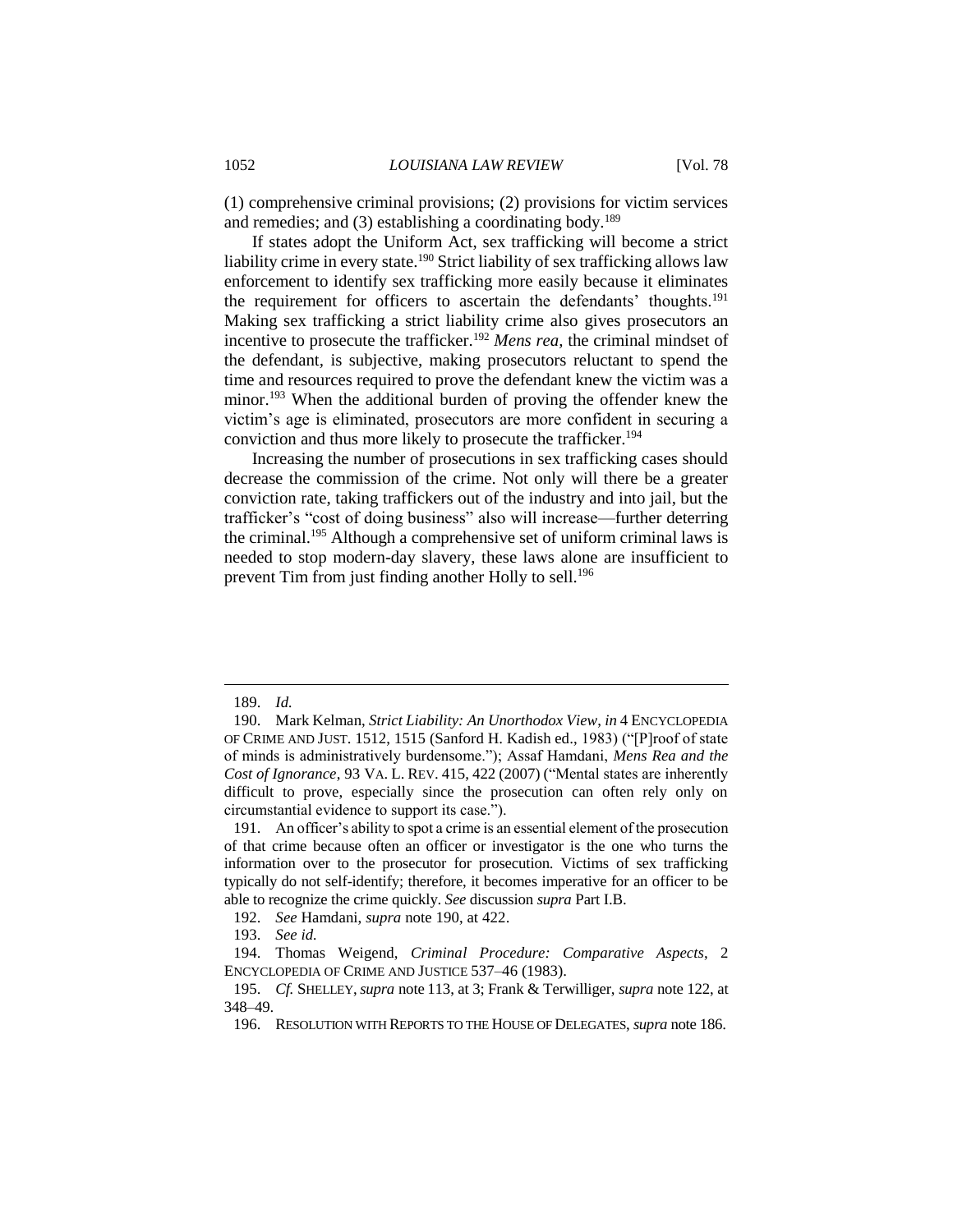#### *C. A New Approach to Prosecution*

Prosecutors and law enforcement face many challenges in the course of investigating and prosecuting sex trafficking cases.<sup>197</sup> The most difficult challenge is the inability or unwillingness of a victim to participate in the prosecution process.<sup>198</sup> Though challenges involving victim participation also are prevalent in domestic violence and child abuse cases,<sup>199</sup> sex trafficking involves an additional element not seen in these related crimes: the traffickers' significant financial interest in his victims.<sup>200</sup> The challenges present in sex trafficking cases require prosecutors to take a new approach. It is a prosecutor's responsibility to achieve justice, and it is his duty to "use every legitimate means to bring about a just [conviction]."201 Several investigative and prosecutorial strategies can aid prosecutors in making a victim willing to participate in the prosecution or increase conviction rates without the victim's participation.

#### *1. Collaborative Efforts*

One strategy is for prosecutors to collaborate with advocates and agencies in the anti-sex trafficking field.<sup>202</sup> Prosecutors should employ a multidisciplinary team ("MDT")<sup>203</sup> in their prosecutorial efforts.<sup>204</sup> MDTs should include representatives from law enforcement, prosecution, advocacy, medical and social services, and other agencies and systems with which sexually exploited victims may have contact.<sup>205</sup> Using MDTs allows prosecutors to incorporate elements and philosophies of traditional domestic violence and sexual violence responses, which are based on victimcentered, offender-focused principles.<sup>206</sup> The exchange of information and intelligence in a MDT also improves the collection and documentation of corroborating evidence, which enhances the victim's credibility and aids the

<sup>197.</sup> *See* SMITH ET AL., *supra* note 72, at vi; Long & Garvey, *supra* note 24, at 1.

<sup>198.</sup> Long & Garvey, *supra* note 24, at 1.

<sup>199.</sup> *Id.*

<sup>200.</sup> *Id.*

<sup>201.</sup> Berger v. United States, 295 U.S. 78, 88 (1935).

<sup>202.</sup> CLAWSON ET AL., *supra* note 129, at vi, viii, 10, 19, 24–25.

<sup>203.</sup> *Multidisciplinary Team*, LAW DICTIONARY, http://thelawdictionary.org /multidisciplinary-team/ (last visited Nov. 6, 2017) (stating that a multidisciplinary team is a group of professionals from multiple specializations who combine their expertise and experience to achieve a specific objective) [https://perma.cc/N8FW-4K36].

<sup>204.</sup> Long & Garvey, *supra* note 24, at 2.

<sup>205.</sup> *Id.*

<sup>206.</sup> *Id.*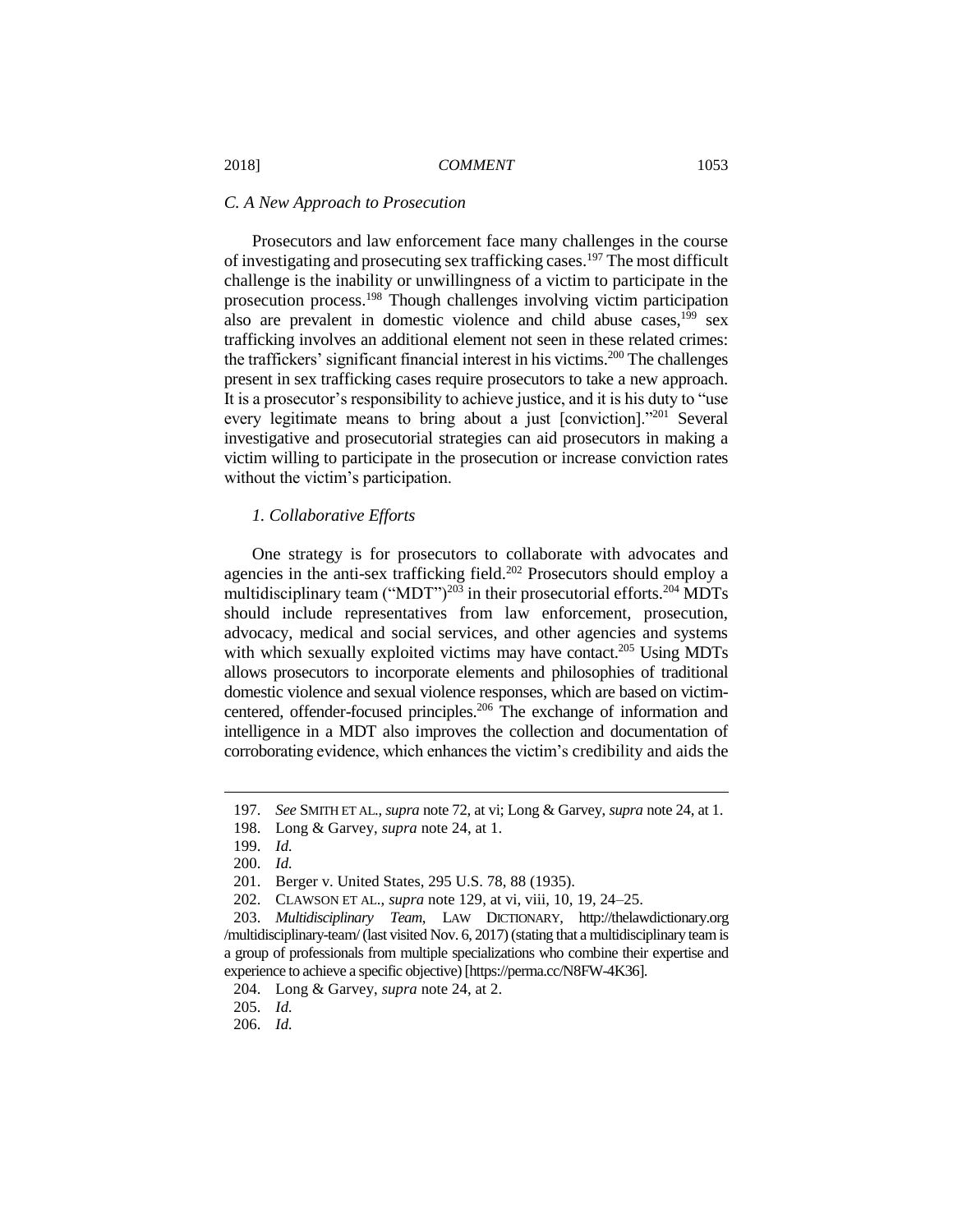prosecutor when the victim is unavailable to participate at trial.<sup>207</sup> As the "gatekeepers to the criminal justice system," law enforcement and prosecutors must collaborate with all criminal justice professionals to make the system work well for victims and others who seek justice in the courts.<sup>208</sup>

#### *2. Improving Investigations*

The second strategy is the use of innovative investigation techniques by prosecutors. Though there likely are numerous techniques available to prosecutors, this Comment addresses three that have proven especially useful in sex trafficking cases. First, prosecutors should work with medical and other experts to interpret and explain victim injury, lack of injury, common dynamics, and other important evidence that can provide prosecutors with the necessary tools to proceed in prosecution when a victim is uncooperative or unavailable.<sup>209</sup> Even in cases in which a victim is willing to participate, corroboration is necessary to dispel prevailing myths<sup>210</sup> about these crimes, the victims, and the offenders, as well as the need to convince fact finders of the defendant's guilt beyond a reasonable doubt.<sup>211</sup>

The second investigation technique prosecutors should use in sex trafficking cases is being cognizant of additional charges that typically apply to the trafficker.<sup>212</sup> One of these charges is credit fraud.<sup>213</sup> Investigators should inquire into the use of the victim's social security number to fraudulently obtain credit cards or welfare services.<sup>214</sup> Obtaining the victim's credit history can prevent damages to the victim's credit as well as provide prosecutors with additional charges against the defendant.<sup>215</sup>

A third technique is to always interview the defendant to ascertain statements that can be used to corroborate portions of the victim's statement or other evidence or lead to additional charges.<sup>216</sup> Though corroboration strengthens the prosecution of any case, it is particularly useful when a

<sup>207.</sup> *Id.*

<sup>208.</sup> Farrell et al., *supra* note 77, at 9;*see* CLAWSON ET AL., *supra* note 129, at 19–21.

<sup>209.</sup> Long & Garvey, *supra* note 24, at 3.

<sup>210.</sup> *See generally Myths and Misconceptions*, *supra* note 33; *see also supra* Part I.B.

<sup>211.</sup> Long & Garvey, *supra* note 24, at 2–3.

<sup>212.</sup> *Id.* at 3; *see also* CLAWSON ET AL., *supra* note 129, at 22 (stating that prosecutors should be proactive about what charges can be brought against the trafficker).

<sup>213.</sup> Long & Garvey, *supra* note 24, at 3.

<sup>214.</sup> *Id.* 

<sup>215.</sup> *Id.*

<sup>216.</sup> *See* Moossy, *supra* note 126, at 1; Long & Garvey, *supra* note 24, at 3.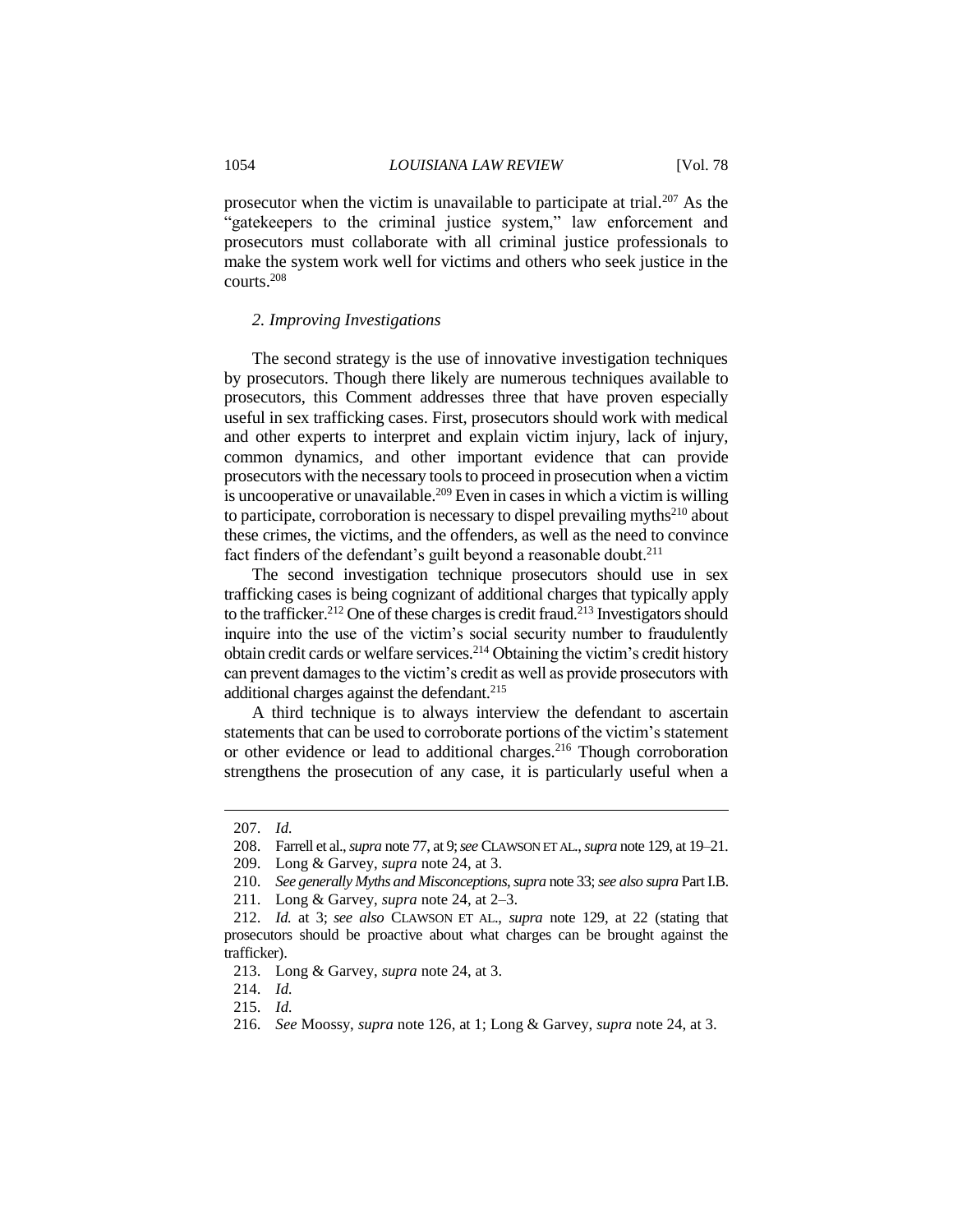victim is unwilling or unable to participate in the prosecution.<sup>217</sup> When a victim is unable to participate in a prosecution, evidence-based strategies enable the prosecutor to overcome hearsay or confrontation objections to the victim's out-of-court statements by focusing on the documentation of information.<sup>218</sup> Improving investigations by working with experts, securing additional charges, and corroborating the victim's statements allows a prosecutor to present a meaningful case to the judge and jury that can withstand many of the challenges involved in prosecuting sex trafficking cases.

# *3. Addressing Intimidation*

Third, prosecutors should recognize, document, and respond to intimidation and witness tampering. Though victim and witness intimidation exists in almost every type of criminal case, it is especially pervasive and difficult to detect in sex trafficking cases.<sup>219</sup> To curb intimidation, prosecutors must educate victims and witnesses about common intimidation tactics.<sup>220</sup> Victims need to know how to recognize various methods of intimidation and should be encouraged to report any suspicious behavior immediately to authorities.<sup>221</sup> Addressing intimidation not only increases victim participation, but it also aids prosecutors in establishing the forfeiture by wrongdoing doctrine.

#### *4. Implementing Forfeiture by Wrongdoing*

The fourth strategy is the use of the forfeiture by wrongdoing doctrine.<sup>222</sup> The Sixth Amendment provides defendants with the right to confront witnesses who testify against them; this right, however, is not absolute.<sup>223</sup> If defendants do something "wrong," they forfeit their right to confront that

<sup>217.</sup> Long & Garvey, *supra* note 24, at 3.

<sup>218.</sup> Farrell et al., *supra* note 77; Long & Garvey, *supra* note 24, at 3.

<sup>219.</sup> Long & Garvey, *supra* note 24, at 2.

<sup>220.</sup> AEQUITAS, THE PROSECUTORS' RESOURCE: WITNESS INTIMIDATION 8– 10 (Mar. 2014), http://www.aequitasresource.org/The-Prosecutors-Resource-Intimidation.pdf [https://perma.cc/A972-UYDS].

<sup>221.</sup> *Id.*

<sup>222.</sup> Long & Garvey, *supra* note 24, at 4 ("Rule 804(b)(6) of the Federal Rules of Evidence codifies forfeiture by wrongdoing as an exception to the rule against hearsay. Several states have adopted some version of Fed. R. Evid. 804(b)(6), while many other states have adopted the doctrine on the basis of equitable forfeiture principles.").

<sup>223.</sup> *Id.* at 3; Giles v. California, 554 U.S. 353, 358–60, 375–76 (2008); AEQUITAS, THE PROSECUTORS' RESOURCE: FORFEITURE BY WRONGDOING (2012), http://www.aequitasresource.org/The\_Prosecutors\_Resource\_Forfeiture\_by\_Wron gdoing.pdf [https://perma.cc/EFE2-Q4SY].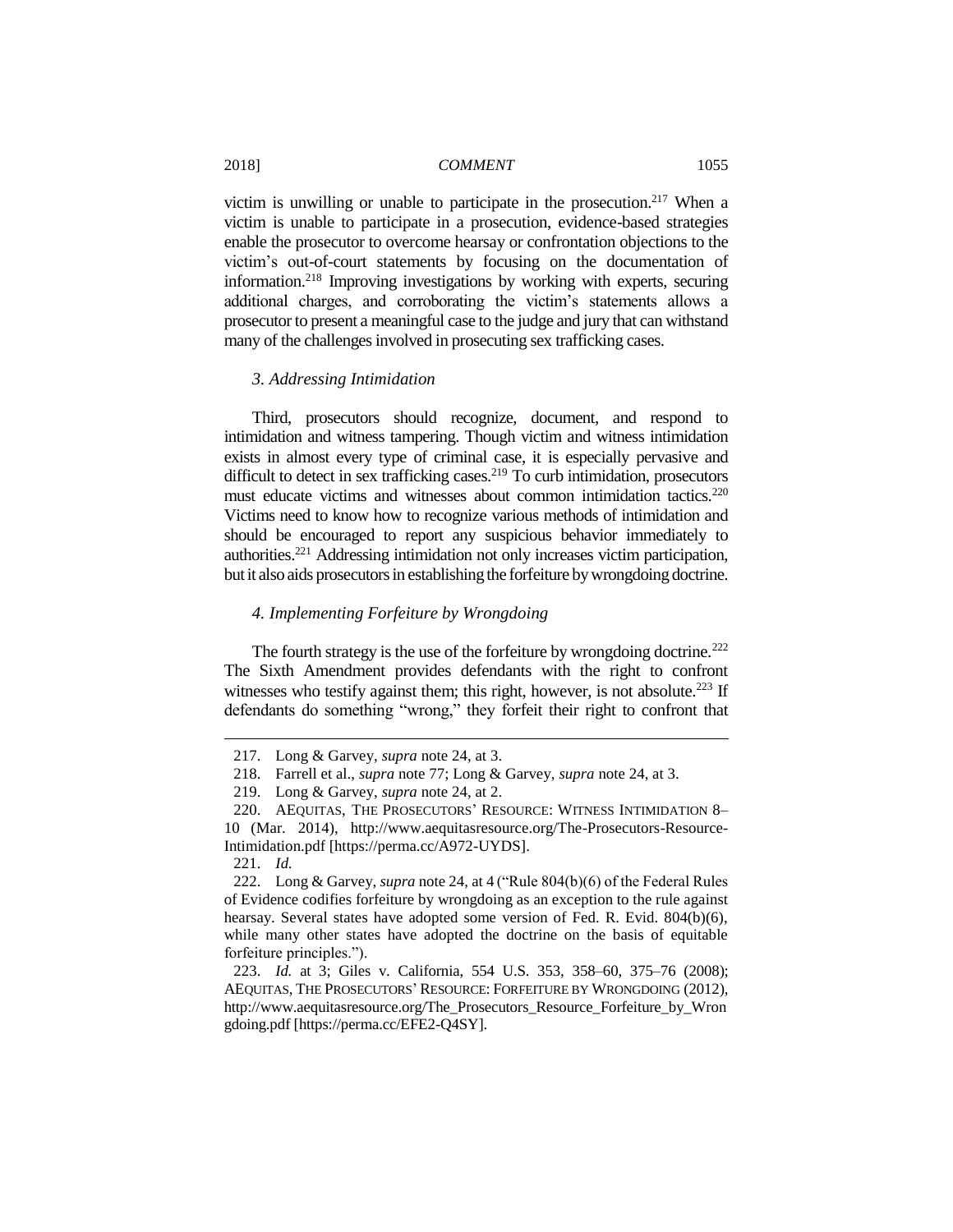witness at trial.<sup>224</sup> The wrongdoing can consist of "direct or explicit forms of intimidation, such as murder, assault, threats, and other aggressive behavior."<sup>225</sup> The wrongdoing, however, also can be indirect or subtle, such as declarations of love or promises to marry.<sup>226</sup> In these instances, prosecutors can introduce the absent witness's prior out-of-court statements under the doctrine of forfeiture by wrongdoing.<sup>227</sup>

Out-of-court statements, coupled with corroborating evidence, can provide prosecutors with sufficient evidence to prosecute sex trafficking cases even when the victim is unable or unwilling to participate.<sup>228</sup> Because of the victim-centered nature of the crime and the fact that the victims are generally uncooperative or unavailable, admitting the victim's out-of-court statements greatly increases the probability of a conviction.<sup>229</sup> As the probability of conviction increases, the prosecutor's willingness to bring charges against the trafficker also increases.<sup>230</sup> Thus, using the forfeiture by wrongdoing doctrine in sex trafficking cases may make the crime significantly less enticing to Tim.

#### *5. Introducing Expert Testimony*

The fifth strategy is the introduction of expert testimony to explain victim behavior.<sup>231</sup> Sex trafficking prosecutions, like prosecutions involving other forms of violence against women and children, often involve dynamics and victim behaviors that may seem counterintuitive to laypeople or allied professionals unfamiliar with these crimes.<sup>232</sup> This misunderstanding could reflect negatively on a victim's credibility.<sup>233</sup> By working with experts to prepare and prosecute sex trafficking cases, prosecutors can better identify

<sup>224.</sup> Long & Garvey, *supra* note 24, at 3; THE PROSECUTORS' RESOURCE, *supra* note 223.

<sup>225.</sup> Long & Garvey, *supra* note 24, at 3.

<sup>226.</sup> *Id.*

<sup>227</sup>*. Id.*; Davis v. Washington, 547 U.S. 813, 833 (2006) ("[T]he rule of forfeiture by wrongdoing . . . extinguishes confrontation claims on essentially equitable grounds. That is, one who obtains the absence of a witness by wrongdoing forfeits the constitutional right to confrontation." (quoting Crawford v. Washington, 541 U.S. 36, 62 (2004))).

<sup>228.</sup> Long & Garvey, *supra* note 24, at 3.

<sup>229.</sup> *Id.* at 3–5.

<sup>230.</sup> *See* Farrell et al., *supra* note 77, at 48–70.

<sup>231.</sup> *Id.* at 5; Florrie Burke, *How Using Expert Consultants & Expert Witnesses Can Strengthen Your Human Trafficking Case*, WARNATH GRP. (2016), http://www.warnathgroup.com/using-expert-consultants-expert-witnesses-canstrengthen-human-trafficking-case/ [https://perma.cc/C49F-ZLPG].

<sup>232.</sup> Long & Garvey, *supra* note 24, at 5.

<sup>233.</sup> *Id.*; Burke, *supra* note 231.